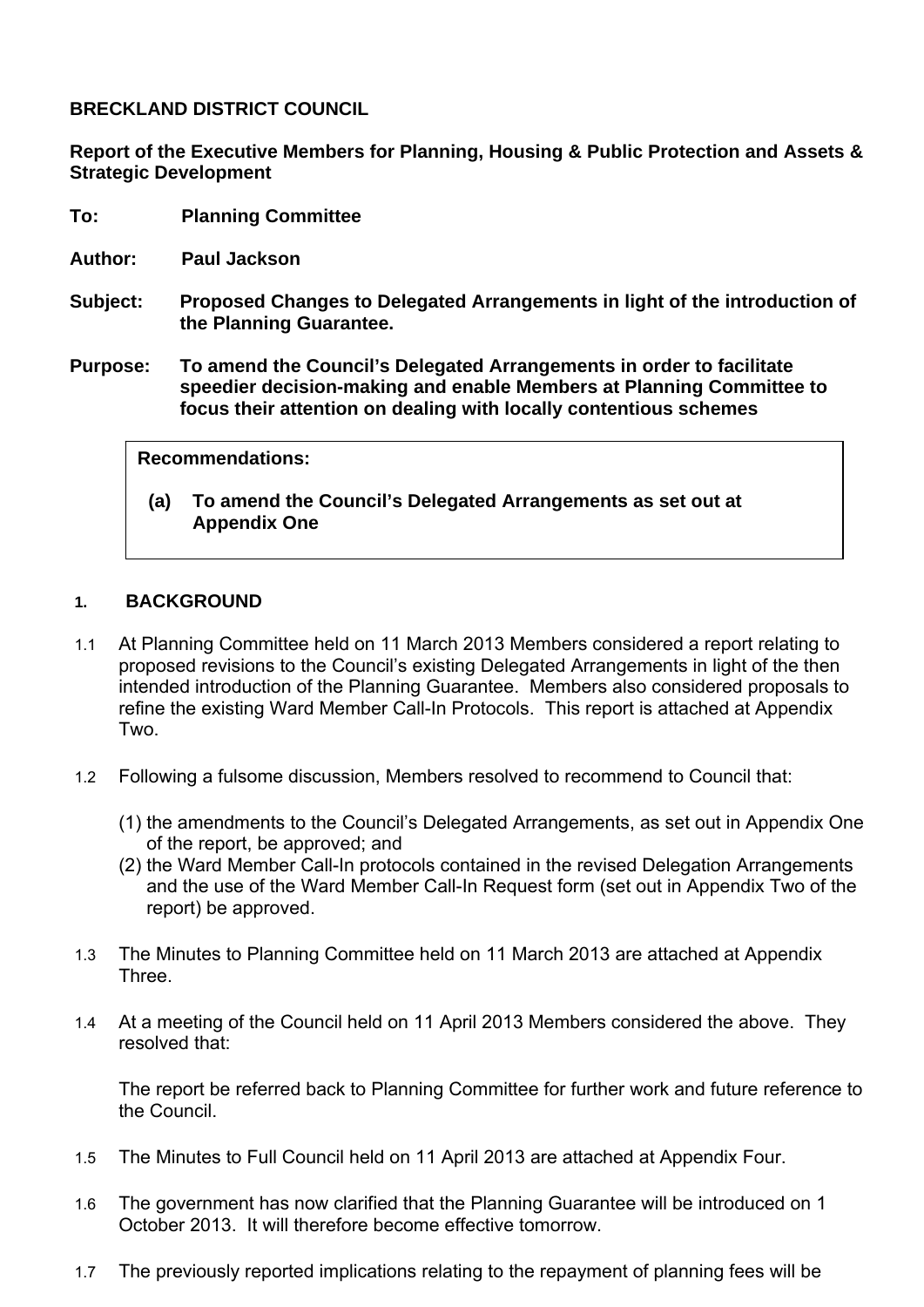introduced unchanged. In effect, from tomorrow all planning applications processed by Breckland Council will need to be determined within 26 weeks unless otherwise agreed in advance and in writing with the applicants. Failure to do so will result in the Council having to pay back to the applicant the originally submitted planning fee. Further, the Council will still have to continue to determine the application; effectively for free. This legislative change, as previously reported, has the clear potential to seriously and adversely impact on a key element of the Council's income stream associated with planning applications.

- 1.8 Members will recall that, at Planning Committee held on 11 March 2013, I previously advised that:
	- 'Major' applications brought in 60% of the Council's fee income in 2011-12. This equated to some £639.292 out of a total fee income of £1,011,938.
	- 75% of 'Major' applications were determined within 26 weeks in 2011-12. Or, put more succinctly, 25% were not.
	- Had the Planning Guarantee been in place in 2011-12, the Council would have been required to repay, at the very least, £159,823 back to the applicants.
	- This would have resulted in at least a 16% drop in fee income.
- 1.9 The Planning Guarantee applies to all applications, not just 'Majors'. However, 'Majors' are by far the highest income generators as fees are generally calculated by the size of either the building or the land parcel.
- 1.10 I further advised that:
	- There was no need for all 'Major' applications to be determined by Planning Committee as many were of themselves uncontentious.
	- The Council's requirement for all 'Majors' to be determined by Planning Committee slowed down the processing of a good number of 'Major' applications and was, in my view, quite clearly counter-intuitive to a growth agenda.
- 1.11 'Major' applications are defined by the government as those which seek permission for:
	- 10+ dwellings or residential development on sites of 0.5 hectares and over
	- office/light industrial development of 1,000 sqm or on sites of greater than 1.0 hectares
	- general industrial development of 1,000 sqm or on sites of greater than 1.0 hectares
	- retail development of 1,000 sqm or on sites of greater than 1.0 hectares
	- gypsy/traveller sites with 10 or more pitches.
- 1.12 At Council, Members expressed the view that current Delegation Agreements worked well and equally expressed concern at the potential for increased officer delegation at the expense of local democracy. Whilst I share Members views regarding the need for transparency of process and the need to be locally and democratically accountable, these issues are not inconsistent with the advice I was giving Members.
- 1.13 The advice in my earlier report to Planning Committee was predicated on two matters, these being;
	- (1) the potential financial consequences to the Council of then impending (and now imminent) legislative change; and
	- (2) a desire to introduce delegated arrangements which facilitated a process whereby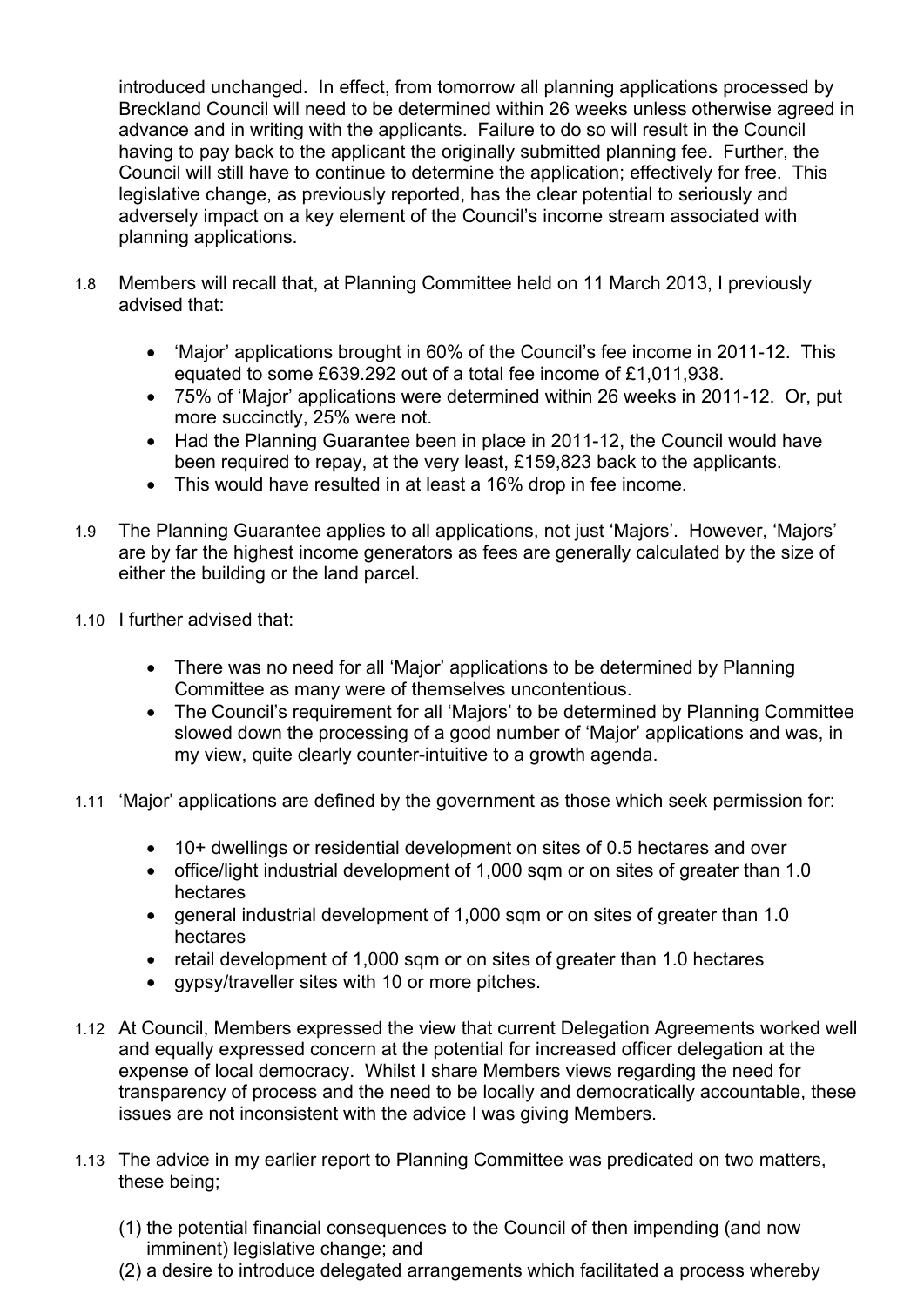Members of Planning Committee were able to better focus their attentions on locally contentious schemes, rather than on those which fell into the simple governmental definition of 'Major' applications.

- 1.14 The purpose of this report is to respond to the concerns raised at Council and put forward the case for revised delegations.
- 1.15 It is, at this stage, worth noting the wider context that an effective planning system plays a vital part in supporting growth – promoting and enabling the homes, jobs and facilities that communities need, and minimising uncertainty and delay for those proposing or affected by development. The Government has continued to signal its clear intention to ensure that the planning process responds to and meets with the growth agenda. Against this background the government has introduced legislative change and as of 1 October 2013 the Planning Guarantee becomes effective.

### 1.16 **PURPOSE**

- 1.17 To clarify to Members the consequences of the Planning Guarantee and to amend the Council's Delegated arrangements in light of this whilst maintaining a process which enables Members to focus their attention on locally contentious planning matters.
- 1.18 In tandem with the above, to enable the Council to respond positively to the growth agenda, to facilitate the timely determination of planning applications, to promote greater certainty in the development industry, to facilitate deliverability, and to maintain a decisionmaking process which is of itself robust.

### 1.19 **THE PLANNING GUARANTEE**

1.20 The premise of the introduction of the Planning Guarantee on 1 October 2013 is a simple one. In effect, this Council in common with all others will be required to determine all applications for planning permission within 26 weeks of valid receipt. Failure to do so will result in the Council being required to reimburse the whole of the application fee back to the applicant. The Council will thereafter still be required to determine the application, at its own expense, and to defend its decision at appeal if necessary, again with no associated income stream. The only circumstances in which the Planning Guarantee would not ratchet into place would be those occasions in which the Council was able to formally agree an extension of time with the applicant. This may be in the applicant's interests for complicated schemes such as the Thetford SUE application or those applications that were heading towards a likely approval subject to a S106 agreement. In other circumstances, and certainly in the context of relatively straightforward applications, it would be unlikely to be in the applicant's interests to agree to an extension of time. This will put pressure on the Council to issue decisions in timely fashion.

### 1.21 **PROPOSED CHANGES TO DELEGATED ARRANGEMENTMENTS**

- 1.22 My earlier report to Planning Committee and thereafter Council proposed that the existing Delegated Arrangements be altered to remove the requirement for uncontentious 'Major' applications to be determined at Planning Committee. My rationale was that this would better manage financial risk. It would at the same time enable the Council to more properly focus its attentions on dealing with locally contentious development proposals.
- 1.23 The Council's existing Delegated arrangements require ALL 'Major' applications to be determined at Planning Committee. My proposals, insofar as they related to 'Major' applications, were to introduce changes to the current scheme of delegation that would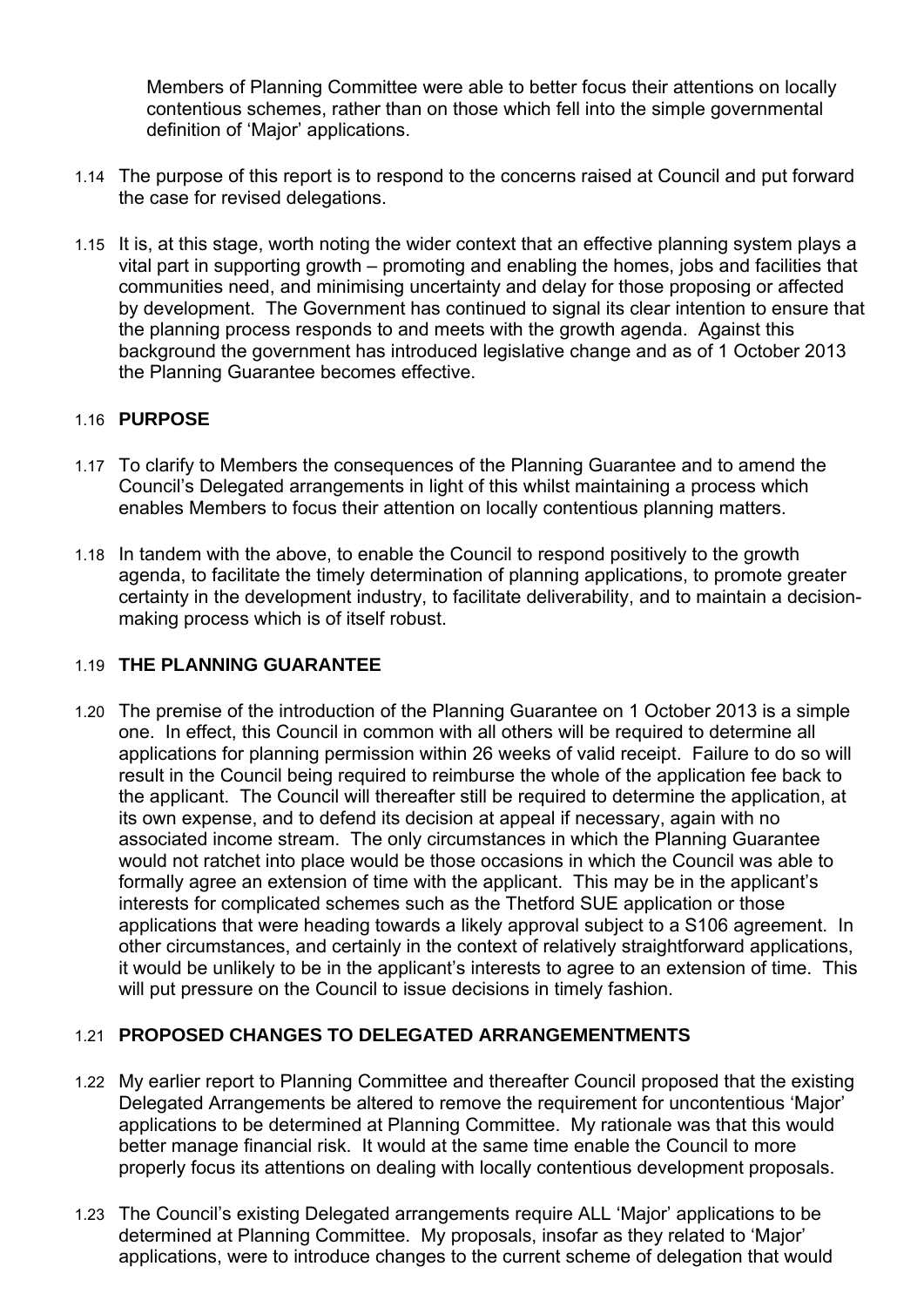enable uncontentious 'Major' applications to be determined by officers. This system of delegation is commonplace nationally.

1.24 In terms of detail, and as above, the current Delegation Agreement requires ALL 'Major' applications to be determined at Planning Committee. The current Delegated arrangements clarify that:

> 1D "Major Applications" for the purposes of these delegations are defined as those proposals for:

- 10 or more dwellings;
- Residential development on sites of 0.5 hectares or more;
- The provision of a building or buildings where the floor space to be created by the development is 1,000 square metres or more;
- Development carried out on a site having an area of one hectare or more.
- 1.25 My proposals were to amend the current Delegated arrangements with the addition of the following text, highlighted in red;

1D "Major Applications" for the purposes of these delegations are defined as those proposals for:

- 10 or more dwellings:
- Residential development on sites of 0.5 hectares or more;
- The provision of a building or buildings where the floor space to be created by the development is 1,000 square metres or more;
- Development carried out on a site having an area of one hectare or more;

subject to the provisos that only those 'Major Applications' which are considered to be;

- (a) strategically significant;
- (b) novel or controversial in nature; or
- (c) the subject of significant public comment contrary to the recommendation of officers

### need to be determined by Planning Committee.

- 1.26 In effect, I was seeking to retain the requirement for "Major' applications to be determined at Planning Committee UNLESS they were uncontentious and recommended in line with policy. Those 'Major' applications which were strategically significant, which were novel or controversial, or which in the alternative had attracted significant public comment contrary to the recommendation of officers would, and ought quite properly, continue to be determined by Members at Planning Committee.
- 1.27 In addition, it would remain within the Chairman's gift to require a "Major' application to be determined at Planning Committee if there was otherwise cause for concern and it would remain incumbent upon me as Planning Manager to liaise with the Chairman accordingly.
- 1.28 Under this system, there would be more rather than less scope for Members to consider those applications which were the real cause of local concern as the Ward Member protocol would continue to enable Members to Call-In applications (this including otherwise uncontentious "Major' applications) if there were good planning grounds for doing so. Public transparency and even-handedness of process are generally sufficient grounds on which to exercise this discretion.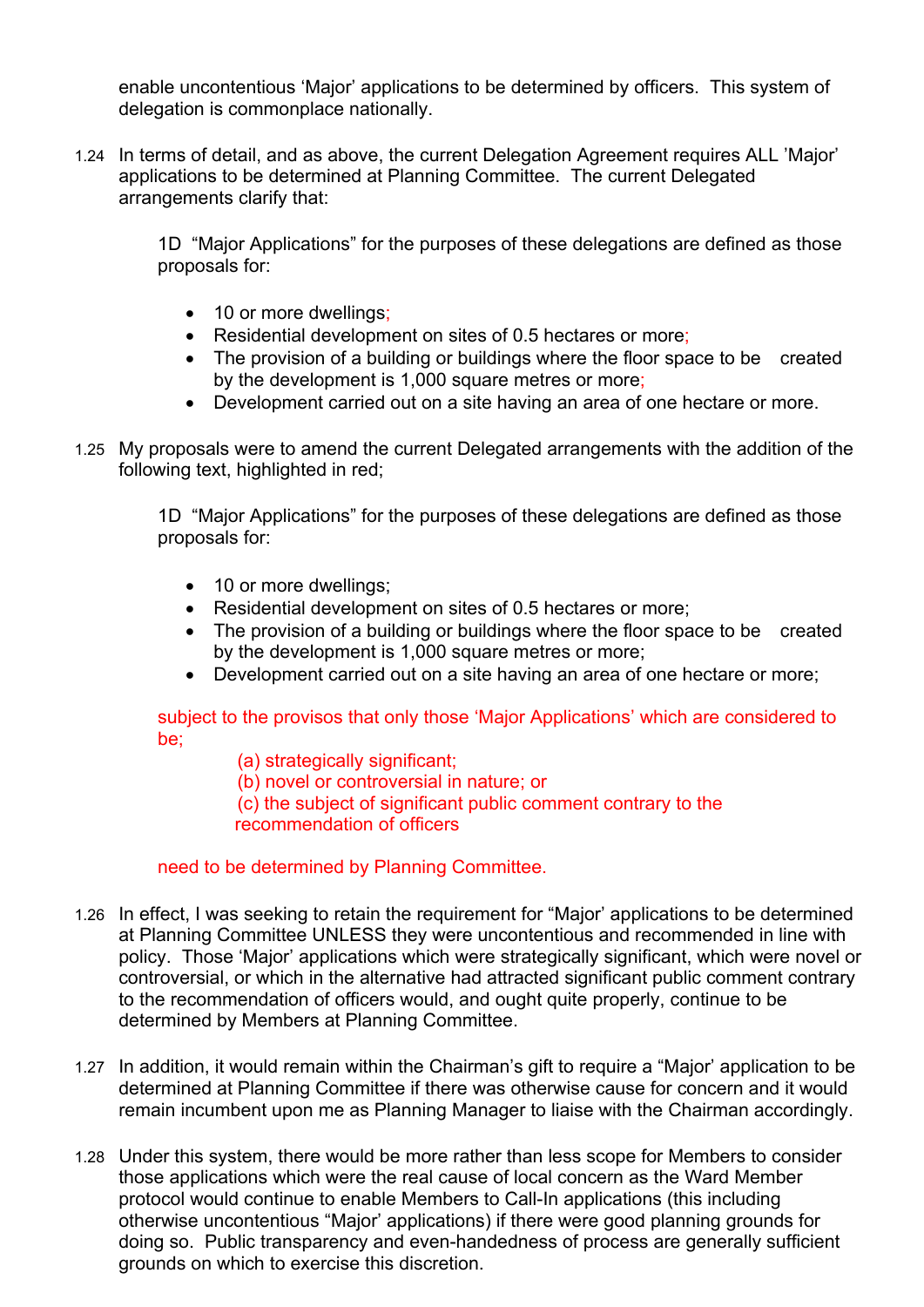### 1.29 **POTENTIAL CONSEQUENCES OF PROPOSED CHANGES TO THE DELEGATED ARRANGEMENTS**

- 1.30 In order to highlight the potential consequences of introducing the above changes I have analysed the complete agenda's for the previous two years Planning Committees. This analysis highlights that during the period 3 October 2011 through to 2 September 2013 Planning Committee met 26 times. During this period Members considered 209 individual applications of which 114 fell into the category of 'Majors'. Of these 114 'Majors' a total of 45 would have fallen into the category of 'uncontentious' 'Major' applications. These applications ranged from poultry units to extensions of time limits. They included applications for irrigation reservoirs, onion buildings, agricultural sheds, warehousing on allocated industrial sites and applications for residential development on unallocated land to which there was substantial local objection and the recommendation was for refusal. All of these applications had one thing in common. They were either uncontentious in that no objections of substance had been received and they were recommended for approval; or they were the subject of considerable local objection and contrary to policy and therefore recommended for refusal. The latter category was by far the fewer.
- 1.31 On analyzing these statistics further, it is noteworthy that of these 45 individual 'Major' applications not a single one was determined by Members other than in accordance with the recommendation of officers. Furthermore, the overwhelming majority received very little or no public comment and the Minutes clearly record that there was no or very little Member debate. These types of applications, to my mind, did not and in future do not need determining at Planning Committee.
- 1.32 It is therefore clear that the current system requires uncontentious 'Major' applications to be determined at Planning Committee in instances where the applications themselves are entirely consistent with Council policy and where the applications themselves have resulted in no or very little public comment. At Planning Committee itself these uncontentious 'Major' applications have been the subject of very little or no debate and not a single one of the 45 cases I have highlighted over the past two years was amended, deferred or over-turned.
- 1.33 Further, none of these 45 applications raised any issues of local concern, other than to the applicants themselves, other than those few that were recommended for refusal in line with policy. There was therefore no consequence on issues of local democracy.

# 1.34 **THE CONSEQUENCES OF CARRYING ON AS WE ARE**

1.35 Cumulatively, the 45 uncontentious 'Major' applications highlighted above attracted between them a combined fee income of some £264,961. If these applications are unacceptably delayed this, as a direct consequence of the introduction of the Planning Guarantee, puts the Council at significant risk of repaying the associated fees. Whilst this would be unlikely to be the consequence in all instances, 'Major' applications of themselves attract significant fees. These fees are calculated on the basis of floorspace rather than either complexity or contentiousness. The nomenclature of 'Major' is therefore often entirely misleading. Further, 'Major' applications are commonly the subject of associated S106 agreements and they can therefore take time to conclude beyond resolution. In my view, the current Delegation arrangements place the Council in the position of being at risk of repaying the fees associated with uncontentious 'Major' applications. On the basis of the previous two years income figures, the current delegation arrangements are putting the Council at clear risk of repaying in the order of £130,000 back to applicant's annually. This risk, insofar as it relates to uncontentious 'Major' applications, is wholly unnecessary and entirely avoidable.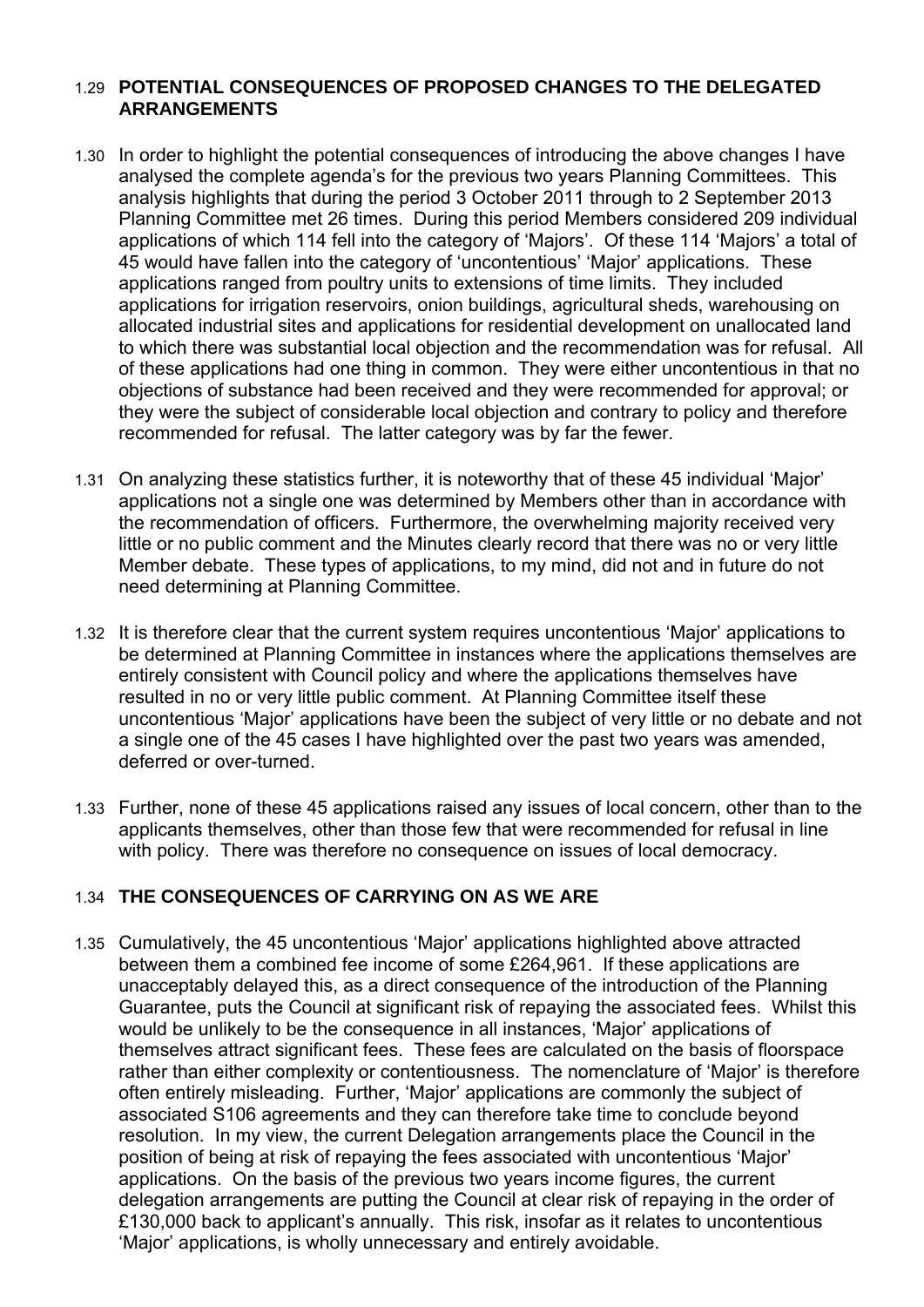- 1.36 A further consequence of the current Delegated arrangements is that the requirement for all "Major' applications to be determined at Planning Committee means that many remain undetermined beyond the prescribed 13 week period within which they should be determined. This puts the Council at risk in relation to defending unnecessary appeals – thereby introducing further process costs which are of themselves often expensive.
- 1.37 An attendant consequence is that the present Delegation arrangements have undoubtedly contributed to adversely affecting the Council's quarterly statistical returns to DCLG. They are not the whole cause but the current arrangements increase rather than diminish the likelihood of the Council falling into the category of a poorly performing authority. The direct consequence of the latter would be that the Council would derive no fee income whatsoever from planning applications as they would thereafter be determined centrally by the Planning Inspectorate.
- 1.38 To conclude on this point, it needs to be understood that the Council currently only determines 45% of all 'Major' applications within the 13 week statutory timeframe. These figures are taken from the latest published DCLG statistical returns data published on 28 June 2013. This is poor and an element of this poor performance is directly attributable to the current delegation arrangements. Furthermore, this represents a downward trend as the two yearly figures presently stand at 59%. To continue in this vein can only increase the risks of the authority falling into the category of poorly performing, at which point applicants can submit applications (and their associated fees) directly to the Planning Inspectorate. This would significantly diminish local accountability as well as significantly and adversely impacting on fee income.
- 1.39 A further consequence of the requirement for uncontentious 'Major' applications to be determined at Planning Committee is that this significantly slows down the processing of what are, after all, fairly straightforward development proposals. This is entirely inconsistent with, and counter-intuitive to, any form of growth agenda. It stifles rather than promotes business opportunity and gives a poor impression of the Council as local planning authority to the commercial and agricultural sectors. It certainly does not inspire confidence within these sectors and has the added consequence of lessening the chances of bringing forward within reasonable timeframes local development and its attendant employment opportunities. My honest view is that within such a climate businesses may consider investing in or locating/relocating elsewhere. My further view is that the present arrangements are disadvantaging existing local commercial and agricultural businesses.

# 1.40 **THE ADAVANTAGES OF AMENDING THE CURRENT DELEGATED ARRANGEMENTS**

- 1.41 The immediate advantages to amending the current delegation arrangements are the opposite of the disadvantages highlighted above.In a nutshell they would result in:
	- Speeding up the process
	- Boosting confidence in the growth agenda
	- De-risking fee retention in relation to uncontentious 'Majors
	- Lessening the chances of the Council falling into the 'Poorly Performing' category
	- Reducing the risk of losing both local accountability and income generation
- 1.42 There are further additional advantages. These centre on:
	- Freeing up resource to deal more expeditiously with contentious 'Majors'
	- Reducing the burden on Members at Planning Committee
	- Better enabling Members at Planning Committee to focus their attentions on those applications that are strategically significant, controversial or locally sensitive, or the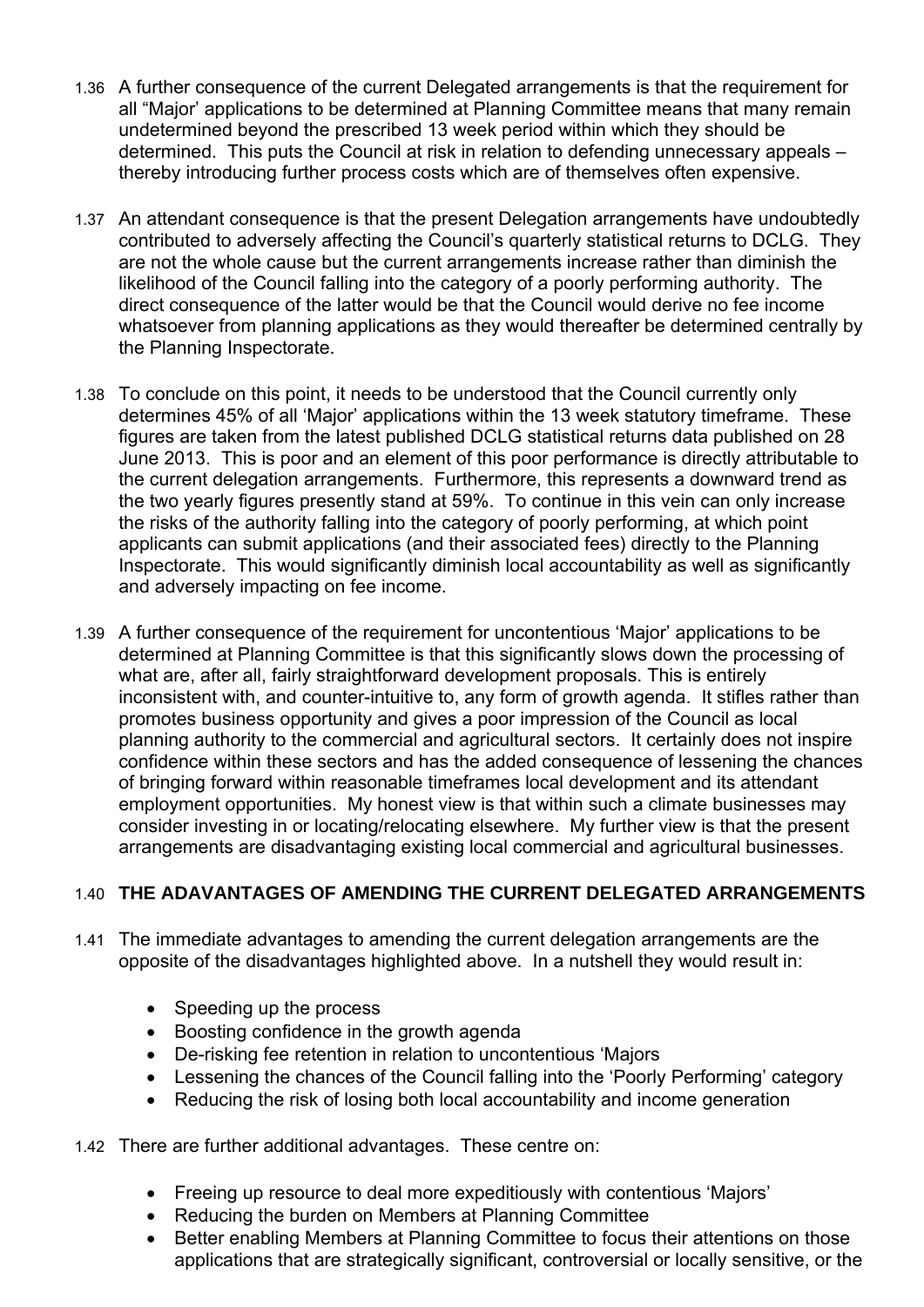subject of significant local commentary contrary to the recommendation of officers

- 1.43 I commend these proposed changes to the Council's current Delegated arrangements to Members for all of the reasons highlighted above.
- 1.44 In doing so I would again refer Members to the full content of the report I previously put before both Planning Committee and Council. Again, and for ease of reference, this is attached at Appendix Two.

### 1.45 **MEMBER CALL-IN PROCEDURES**

- 1.46 My earlier report additionally considered Member Call-In Protocols. I reminded Members that the current delegated arrangements facilitate a route whereby Ward Members, in conjunction with the Chairman (or Vice Chairman in his absence), can require an application to be referred to and determined by the Planning Committee. I clarified that this right is presently only exercisable if;
	- 1. Written notice is received by the Director within 23 days of the publication of the weekly list;
	- 2. The request for referral sets out proper planning reasons why the application ought to be considered by Planning Committee; and
	- 3. The Chairman (or Vice Chairman in his absence) agrees the request is appropriate
- 1.47 I advised Members that these arrangements have proven themselves to be eminently workable but that they are open to loose interpretation and ought to be better framed. In this regard I was simply seeking to introduce an appropriate and evidential audit trail.
- 1.48 Members were of the view that as the present system works well there is no need to change it. I do not disagree with this view given that Members are elected to represent their Wards and both Parish Councils and residents seek their support to call in applications for proper planning reasons. Indeed, it is probably prudent to allow time for the proposed revised Delegated arrangements relating to 'Major' applications to bed-in before revisiting this matter. In short, I can agree that so long as Members remain of the view that the present Member referral process continues to be both workable and appropriate then there is little need to over-complicate it by introducing an additional and perhaps unnecessary Protocol.

# **2. OPTIONS**

### 2.1 **Do Nothing**

2.2 To continue with the present delegated arrangements would fail to address timeliness in the context of determining applications and, in the context of uncontentious 'Major' applications, would significantly and unnecessarily increase the risk of the Council as LPA paying back a substantial element of it's present fee income. It would also significantly increase the risk of the Council being perceived externally as failing to react positively to the growth agenda; and could indeed act as a clear disincentive for developers to do business with the Council. There is the attendant risk that doing nothing increases the risk of the Council being less able to successfully defend appeals relating to 'Major' applications when non-determination appeals were submitted. Further risks centre on increasing the likelihood of the Council performing poorly in a national context. The consequential associated risks and financial implications have been highlighted above.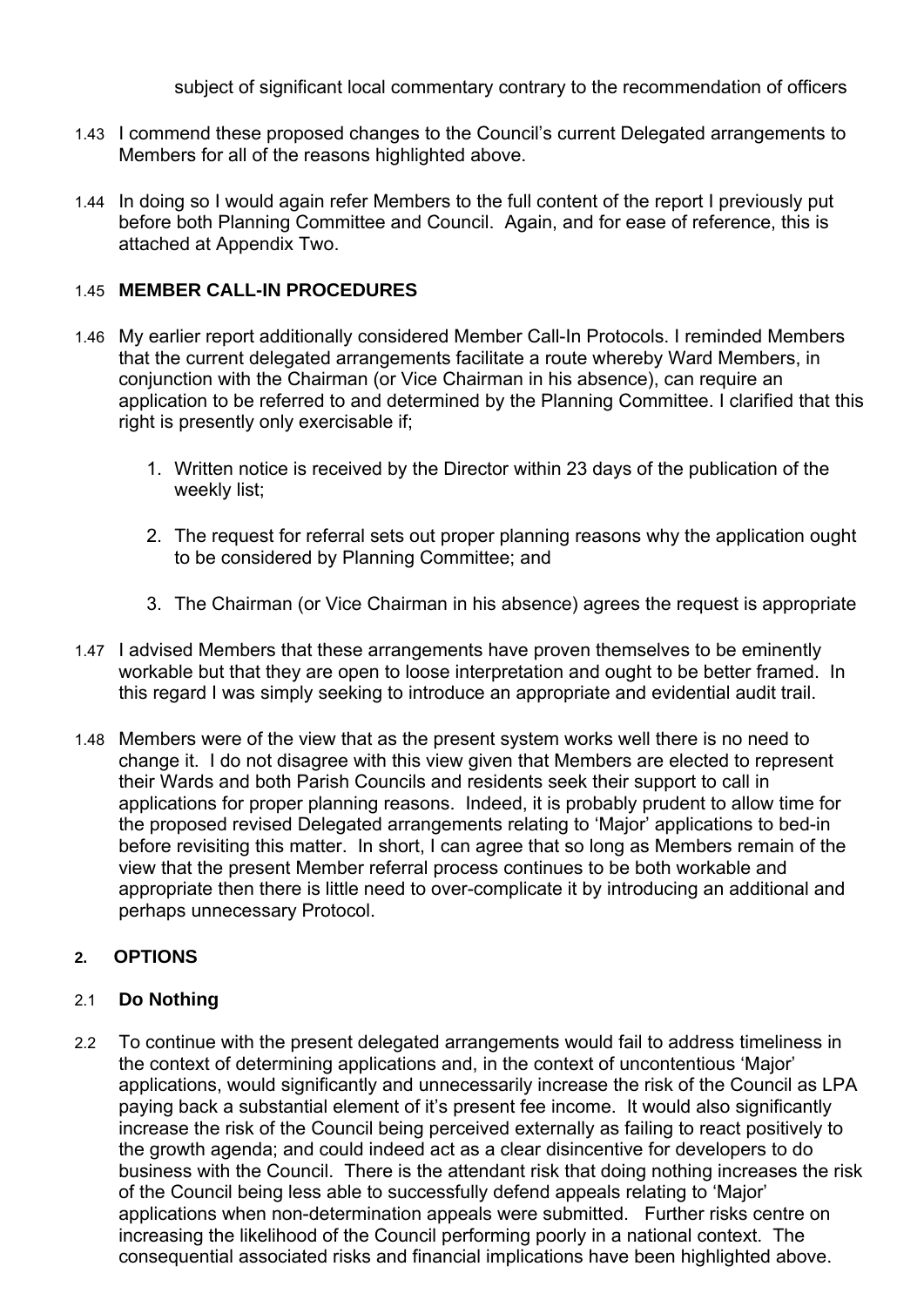### 2.3 **Accept the Recommendation, with or without amendment**

2.4 For all the reasons set out in this and my earlier report, the above recommendation is considered the most appropriate response to the imminent financial implications of the introduction of the Planning Guarantee. It responds to the need for timeliness in decisionmaking. It also ensures that the Council's processes remain robust and transparent and that they continue to operate in the public interest.

### **3. REASONS FOR RECOMMENDATION**

3.1 To better respond to the government's growth agenda; to address the need for timeliness in all decision-making process; to better prepare the Council to play a vital part in supporting growth by promoting and enabling the homes, jobs and facilities that communities need; to minimise uncertainty and delay for those proposing or those affected by development; and to reduce the risk of a significant loss in fee-income which would fetter the Council's continued ability to effectively deliver and resource its planning service.

### **4. EXPECTED BENEFITS**

4.1 To better enable the Council to respond positively to the growth agenda by delivering greater certainty to the development industry and ensuring clarity for the District's residents; to facilitate speedier decision-making processes; to ensure that the most significant, contentious, locally sensitive or novel applications continue to be determined by Members at Planning Committee; to reduce the risk of significant loss of income; and to consequentially increase the likelihood of the Council being able to continue to properly resource its planning functions in future.

### **5.0 IMPLICATIONS**

- a. **Legal:** The proposed recommendations mimimise the legislative risks associated with doing nothing.
- b. **Risks:** The proposed recommendations mimimise the legal, financial and process risks associated with doing nothing.
- c. **Financial:** The proposed recommendations react to the need to ensure financial probity and better place the Council to continue to deliver its statutory planning functions.
- d. **Timescales:** Effective immediately, following endorsement by Full Council.
- e. **Equality and Diversity:** No implications.
- f. **Stakeholders / Consultation:** This report is in the public domain and reacts positively to the government's growth agenda. The anticipated changes to the legislative regime will require the Council to implement its content. There will be no requirement to formally engage or consult with stakeholders as the legislative aim is to facilitate transparency of process and to introduce timeliness and greater certainty.
- g. **Contracts:** The Council's planning services are delivered under contract by Capita Symonds. It will be incumbent upon both the Council and its contractors to meet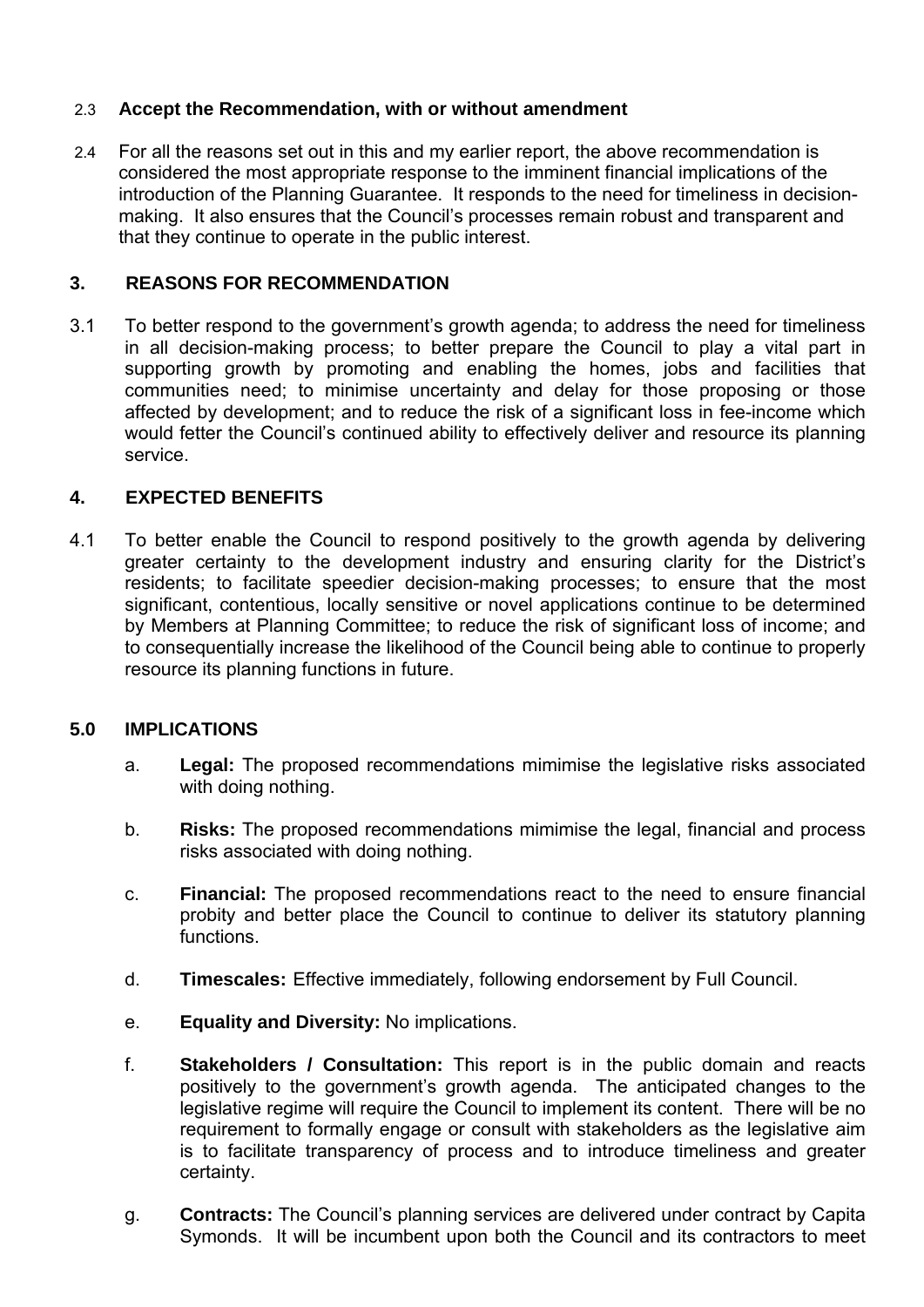with the requirements of legislative change through the formal process that is Contract Monitoring Board.

h. **Section 17, Crime & Disorder Act 1998:** No implications.

# 6. **WARDS/COMMUNITIES AFFECTED**: All wards.

### **Background papers:-**

The Department for Communities and Local Government's Newsletter dated August 2013 is available electronically at:

https://www.gov.uk/government/uploads/system/uploads/attachment\_data/file/229351/Chief\_Pla nners\_Newsletter\_-\_August\_2013.pdf

The Town and Country Planning (Fees for Applications, Deemed Applications, Requests and Site Visits) (England) (Amendment) Regulations 2013 is available electronically at: http://www.legislation.gov.uk/ukdsi/2013/9780111539293/contents

The Department for Communities and Local Government's Planning Guarantee Monitoring Report 2011-12 is available electronically at: https://www.gov.uk/government/publications/planning-guarantee-monitoring-report

Her Majesty's Treasury's Department for Business and Innovation Skills' Plan for Growth 2011 is available electronically at: http://cdn.hm-treasury.gov.uk/2011budget\_growth.pdf

Her Majesty's Treasury's Department for Business and Innovation Skills' Plan for Growth: Implementation Update (March 2012) is available electronically at: http://cdn.hm-treasury.gov.uk/growth\_implementation\_update.pdf

The Department for Communities and Local Government's consultation on Planning Performance and the Planning Guarantee is available electronically at: https://www.gov.uk/government/uploads/system/uploads/attachment\_data/file/14961/Planning\_p erformance and the planning quarantee - Consultation.pdf

The Planning Inspectorates Statistical Report England 2011-12 is available electronically at: http://www.planningportal.gov.uk/uploads/pins/statistics\_eng/stats\_report\_final\_2011\_2012.pdf

The Final Report of the Killian Pretty Review, Planning Applications: A Faster and More Responsive System (November 2008) is available electronically at: http://www.planningportal.gov.uk/uploads/kpr/kpr\_final-report.pdf

**\_\_\_\_\_\_\_\_\_\_\_\_\_\_\_\_\_\_\_\_\_\_\_\_\_\_\_\_\_\_\_\_\_\_\_\_\_\_\_\_\_\_\_\_\_\_\_\_\_\_\_\_\_\_\_\_\_\_\_\_\_\_\_\_\_\_\_**

**Lead Contact Officer** 

Name/Post: Paul Jackson/Planning Manager Telephone Number: 07949-494836 Email: paul.jackson@breckland-sholland.gov.uk

**Director/Officer who will be attending the Meeting:**  Paul Jackson

**Key Decision –** Yes

**Appendices attached to this report:**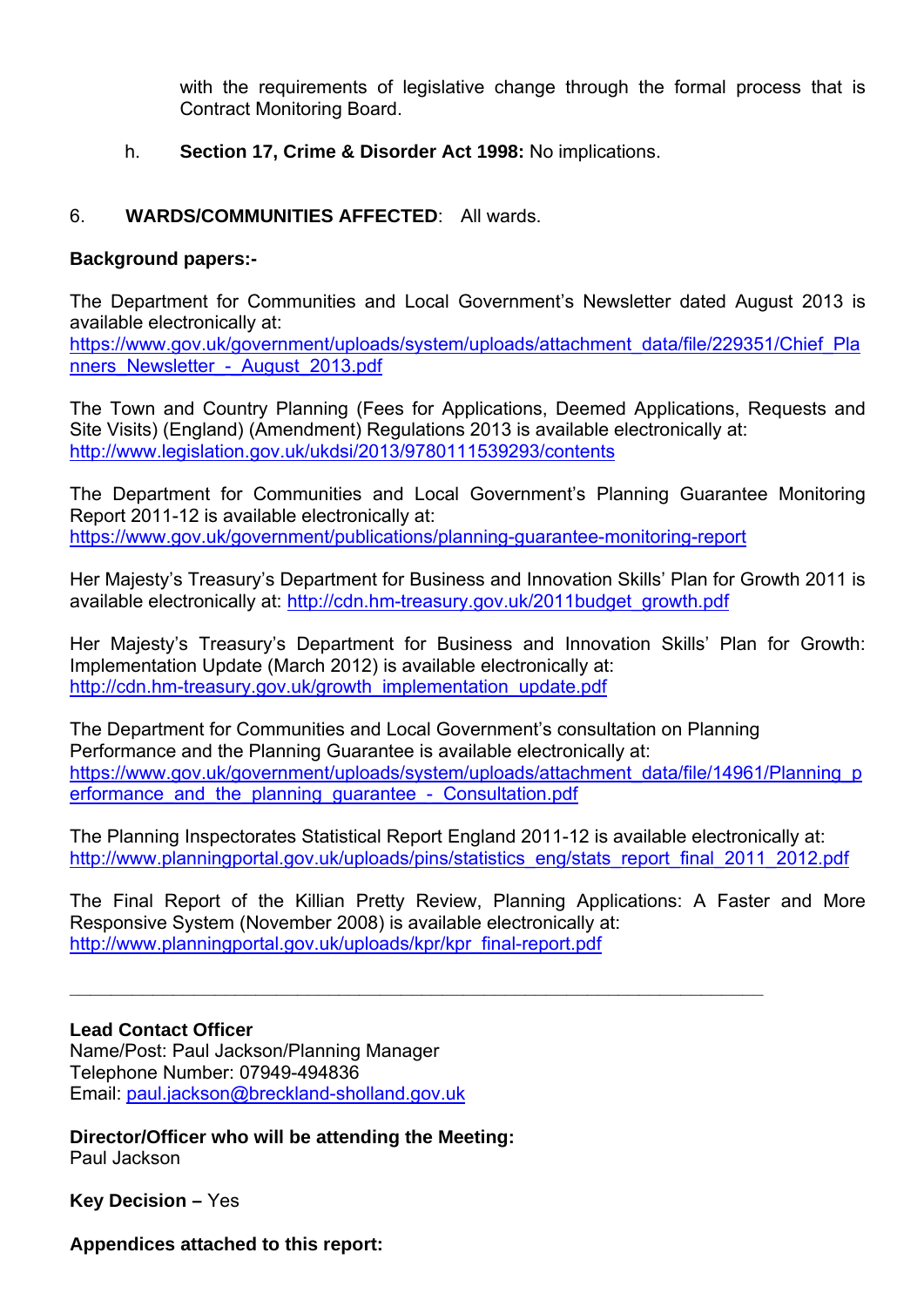**Appendix One – Proposed revised Delegated Arrangements** 

**Appendix Two – Report to Planning Committee dated 11 March 2013** 

**Appendix Three – Extract from Minutes of Planning Committee held on 11 March 2013** 

**Appendix Four – Extract from Minutes of Council held on 11 April 2013**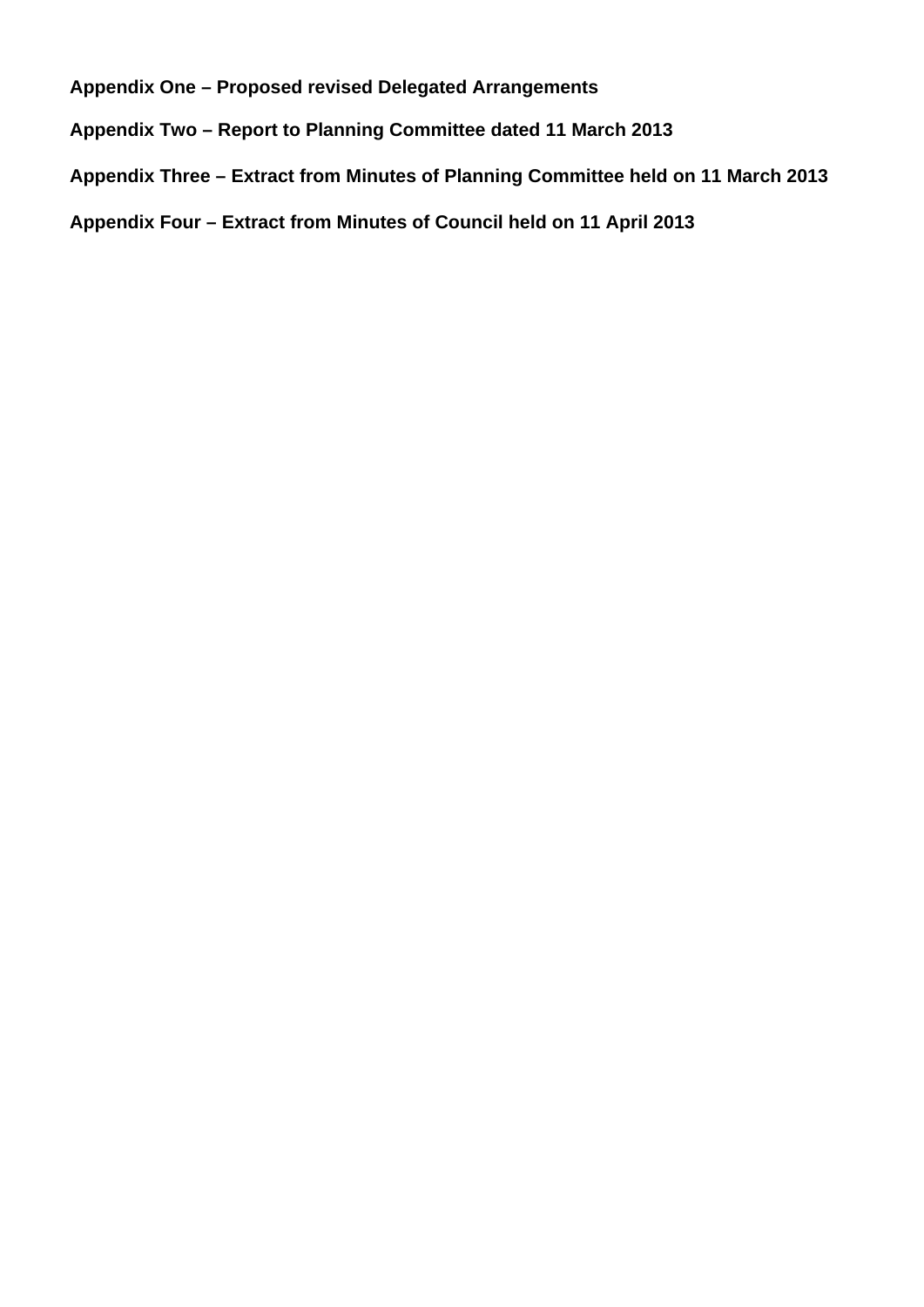# **APPENDIX ONE**

### **Proposed revised Delegated Arrangements**

1.1 Delegated authority is given to the Director, Assistant Director, Head of Service and his Deputy to:

> Issue all decisions for Planning Applications (as defined below) except those applications which are of a major or significant nature (as defined below) where the Director, Assistant Director, Head of Service or his Deputy considers that, on balance, and after taking into account all material considerations including Human Rights Acts issues, the decision would be in compliance overall with the policies contained in the Local Plan, the Structure Plan and Government guidance.

The above power is subject to the following:

- 1A A weekly list being sent to all Members containing details of Planning Applications received.
- 1B The right for a Ward Member in relation to their own or an adjoining Ward and the Chairman of Planning Committee jointly (i.e. if both are in agreement) to require a Planning Application to be referred to and decided by the Planning Committee if the following conditions are met:
- (i) A written notice must be received from the Ward Member by the Director, Assistant Director, Head of Service or his Deputy, Capita Symonds' Director of Planning and Business Manager or Principal Planning Officer within 23 days of the publication of that application on the weekly list requesting the referral of the application to the Committee.
- (ii) The request only to have effect if it contains proper planning reasons for consideration by Committee.
- (iii) The Chairman of Planning Committee must agree that the proposed referral to the Committee is appropriate.
- 1C. "Planning Applications" for the purposes of these delegations include applications, notifications or consultations in connection with the following:

 applications for or in connection with planning permissions (including those for amendments); advertisement consents; listed buildings; conservation area consents; demolitions; overhead power lines; telecommunications; applications or notifications from public authorities; agricultural notifications; minor amendments; variation or removal of conditions

- 1D "Major Applications" for the purposes of these delegations are defined as those proposals for:
	- § 10 or more dwellings;
	- § Residential development on sites of 0.5 hectares or more;

 § The provision of a building or buildings where the floor space to be created by the development is 1,000 square metres or more;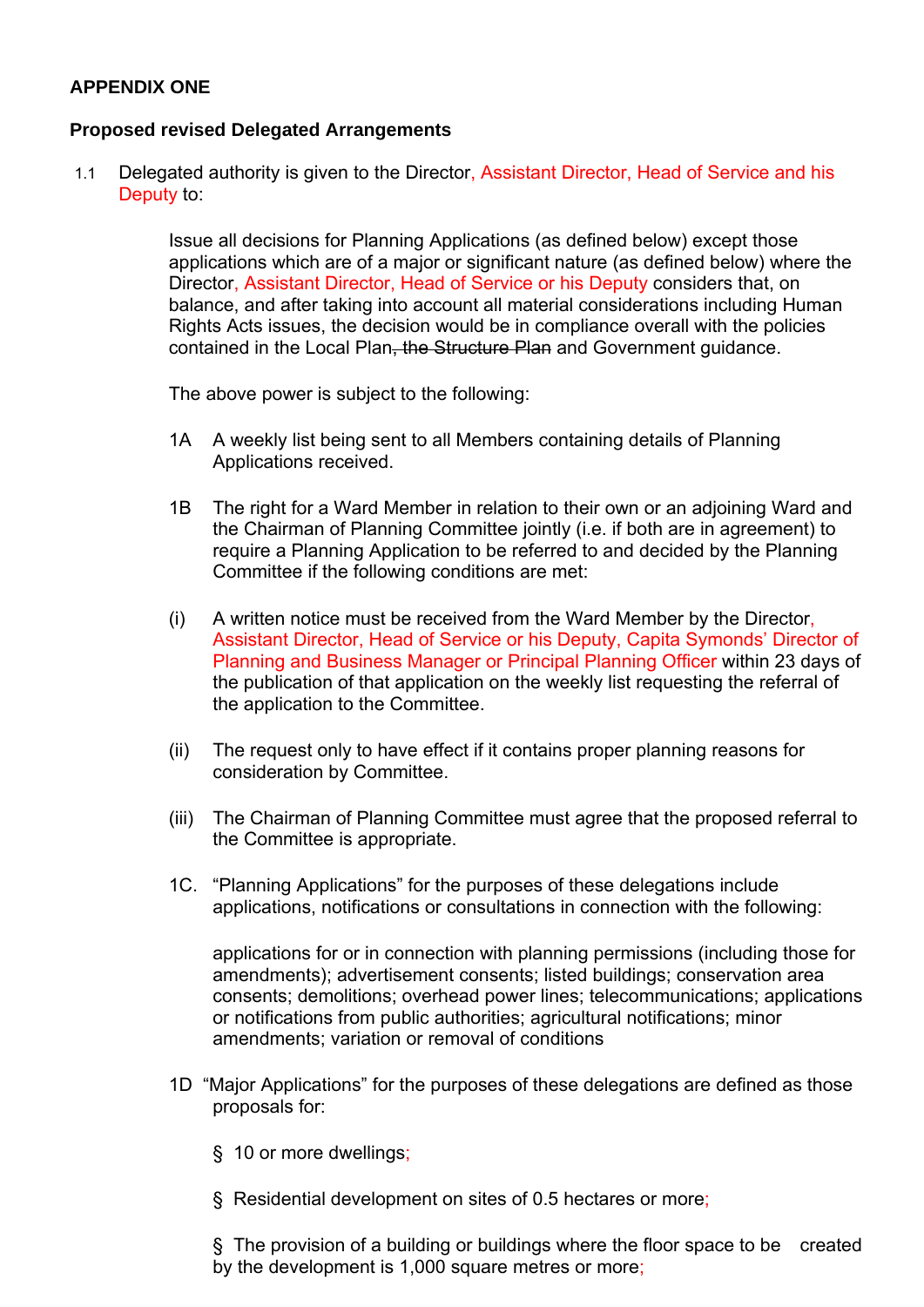§ Development carried out on a site having an area of one hectare or more;

 subject to the provisos that only those 'Major Applications' which are considered to be;

- (a) strategically significant;
- (b) novel or controversial in nature; or

 (c) the subject of significant public comment contrary to the recommendation of officers

need to be determined by Planning Committee.

1E "Significant Applications" will include those which

 § officers may wish to approve which are contrary to policy or the provisions of the National Planning Policy Framework (as amended or subsequently amended).

 § those which, in the opinion of the Director, Assistant Director, Head of Service or his Deputy and the Chairman of Planning Committee, are of particular sensitivity locally

§ applications submitted by the District Council

 § all applications by Members or,Senior Officers of the Council or staff employed directly or indirectly by the District Council in the capacity of facilitating the discharge of its statutory planning functions (where the Director is aware that the application is by or on behalf of a Member or Officer. Senior Officers of the Council accord to those employed at Head of Service level or above.

- 1F. The Vice-Chairman of the Planning Committee can exercise the powers of the Chairman under 1B above in the absence or unavailability of the Chairman.
- 2. Power for the Director, Assistant Director, Head of Service and his Deputy to make decisions as necessary for the processing of applications, including any decision required under the Habitats Regulations and Environmental Impact Assessment Regulations.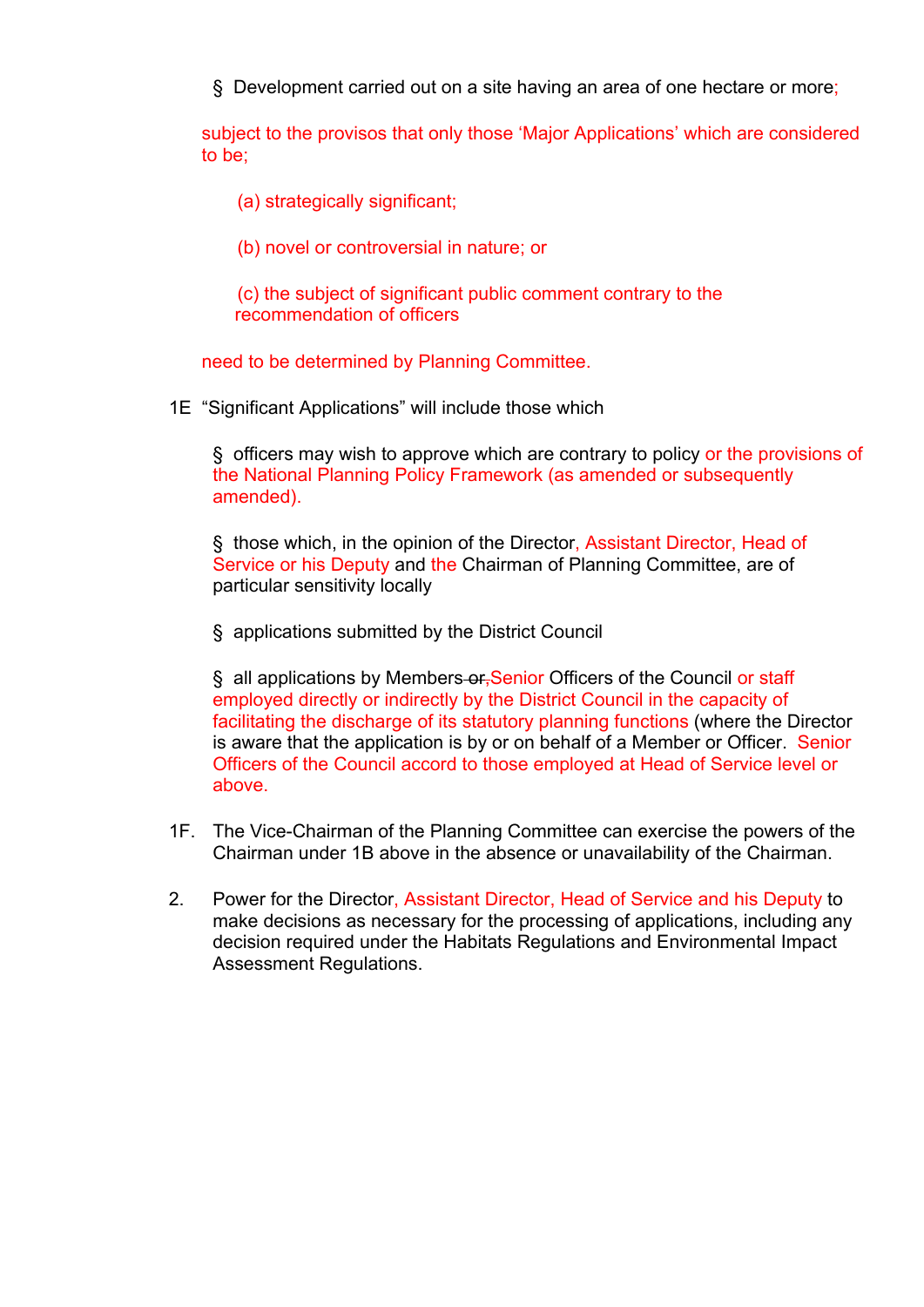### **APPENDIX TWO**

**BRECKLAND DISTRICT COUNCIL** 

**Report of the Executive Members Planning and Environmental Services and for Assets and Strategic Planning** 

- **To: Planning Committee**
- **Author: Paul Jackson**
- **Subject: Delegated Arrangements and the Planning Guarantee**
- **Purpose: To amend the Council's Delegated Arrangements and clarify Member Call-In Protocols in anticipation of the introduction of the Planning Guarantee**

#### **Recommendations:**

- **(c) To amend the Council's Delegated Arrangements as set out at Appendix One; and**
- **(b) To adopt, with or without amendments, the revised Ward Member Call-In protocols contained in the revised Delegation Arrangements and the use of the Ward Member Call-In Request Form attached at Appendix Two.**

### **3. BACKGROUND**

3.1 An effective planning system plays a vital part in supporting growth – promoting and enabling the homes, jobs and facilities that communities need, and minimising uncertainty and delay for those proposing or affected by development. The Government has signaled its clear intention to ensure that the planning process responds to and meets with the growth agenda.

### 3.2 **PURPOSE**

3.3 Breckland Council needs to be in a position to respond positively to the growth agenda. An essential component of responsiveness is the need to ensure that the Council's planning processes facilitate timely determination of planning applications. The development industry reacts negatively to uncertainty and delay. Greater certainty is created by a positive approach to appropriate and sustainable growth. Timeliness, and therefore deliverability, is achieved by ensuring that applications are determined as quickly as practicably possible, cognisant of the need to ensure that the decision-making process is of itself robust.

### 3.4 **THE PLAN FOR GROWTH**

3.5 The government's Plan for Growth (March 2011) was published alongside the 2011 Budget. It's overarching policy ambitions centred on making the UK the best place in Europe to start, finance and grow business and to encourage a more balanced economy. The 2011 Budget recognised that the planning system can deter development and growth. In tandem with the introduction of the presumption in favour of sustainable development now encapsulated in the National Planning Policy Framework, the Plan for Growth set out the government's intention to streamline the planning system. This included the intention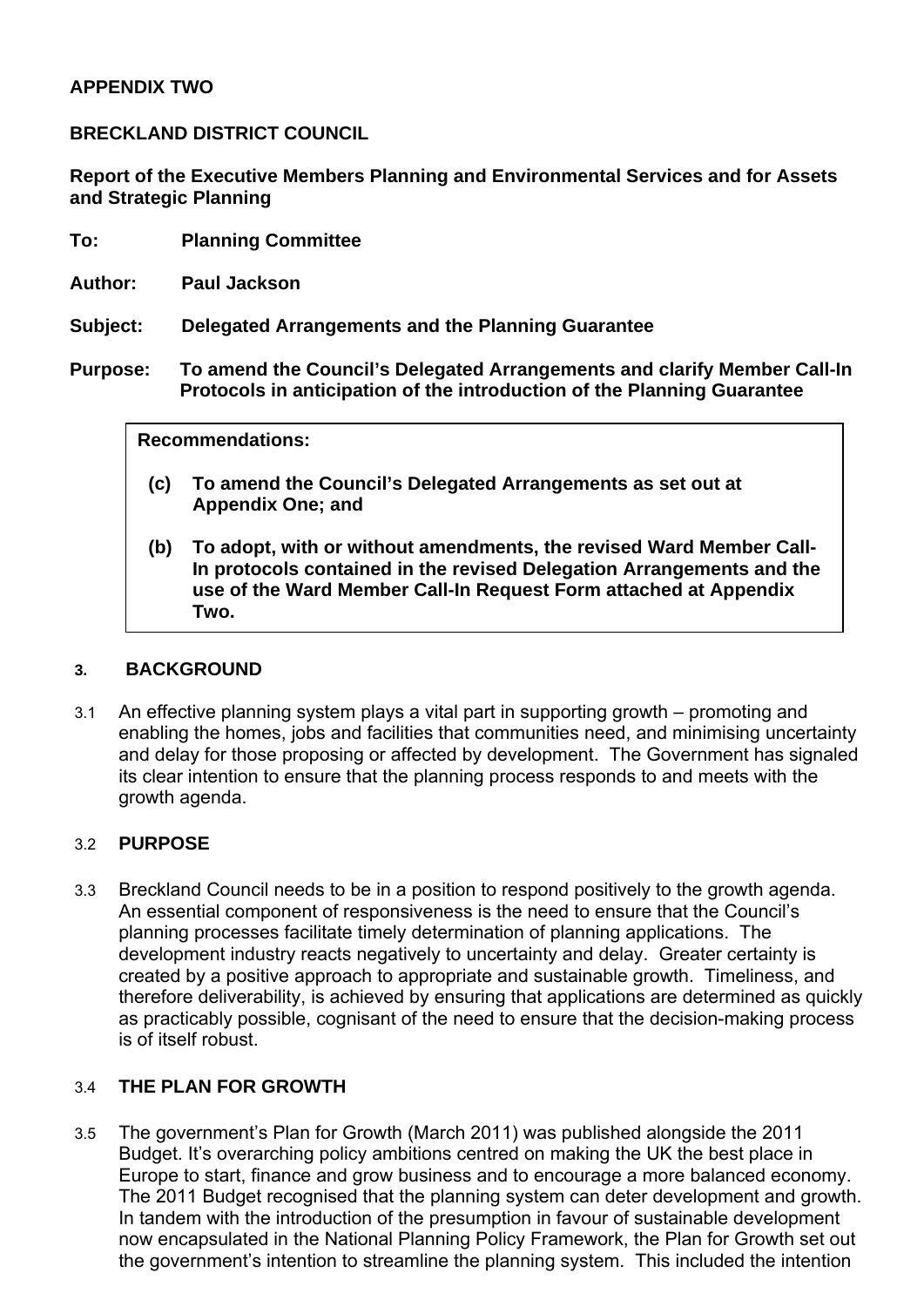to introduce the Planning Guarantee, a commitment to ensuring that the end-to-end processing of all applications and appeals would take no longer than 12 months.

3.6 The Plan for Growth was updated in March 2012 consequent upon the 2011 Autumn Statement. The 2012 update highlighted that the government would introduce a number of measures to streamline the planning applications and related consents regimes and that these would be aimed at bureaucracy from the system and speeding it up. This included the commitment to introducing the Planning Guarantee.

# 3.7 **THE PLANNING GUARANTEE**

- 3.8 The principle of the Planning Guarantee is simple: that no planning application major or otherwise – should take more than a year to decide, even where a planning appeal has been made. It will not replace the statutory time limits for determining applications, which should continue to be met wherever possible, but instead seeks to provide a 'long-stop' date by which any schemes that take longer (or which involve a planning appeal) should be determined.
- 3.9 In practice the Guarantee will mean that cases should spend no more than 26 weeks with either the local planning authority or, in the case of appeals, the Planning Inspectorate. This gives both decision-making bodies an equal maximum time to come to a view, limiting the risk that over-runs with one part of the process might restrict the scope for the Guarantee to be met. A similar 26 weeks limit would in future apply to the Planning Inspectorate where it is determining planning applications submitted to it directly as a result of proposals in the Bill.
- 3.10 The Guarantee is likely to apply to the time a valid application spends with these decisionmaking bodies. It will not cover the period before an application is submitted, after permission is granted, or any time between the local planning authority's decision and any subsequent decision by the applicant to appeal. This is because the behaviour of applicants can have a significant bearing upon the length of these periods; for example, they have up to six months to decide whether to lodge an appeal against a refusal (12 weeks in the case of householder applications).
- 3.11 There are a small number of cases that, exceptionally, the government proposes to exclude from the scope of the Planning Guarantee. These are:
	- Applications subject to Planning Performance Agreements, due to the bespoke timetables involved.
	- Appeals subject to the same bespoke arrangements
	- Appeals relating to enforcement cases or which involve re-determinations following successful Judicial Review.
- 3.12 There is presently no mention of situations where the determination of a planning application is delayed in tandem with the applicant in relation to agreeing the terms of, for example, section 106 agreements. It must therefore be assumed that applications subject to S106 agreements will also fall within the scope of the Guarantee, although Planning Performance Agreements/Post-Application Agreements may provide a mechanism whereby this situation can be resolved or effectively managed.
- 3.13 The simple consequence of introducing the Planning Guarantee is that all applications will need to be determined by individual local planning authorities within a maximum 26 weeks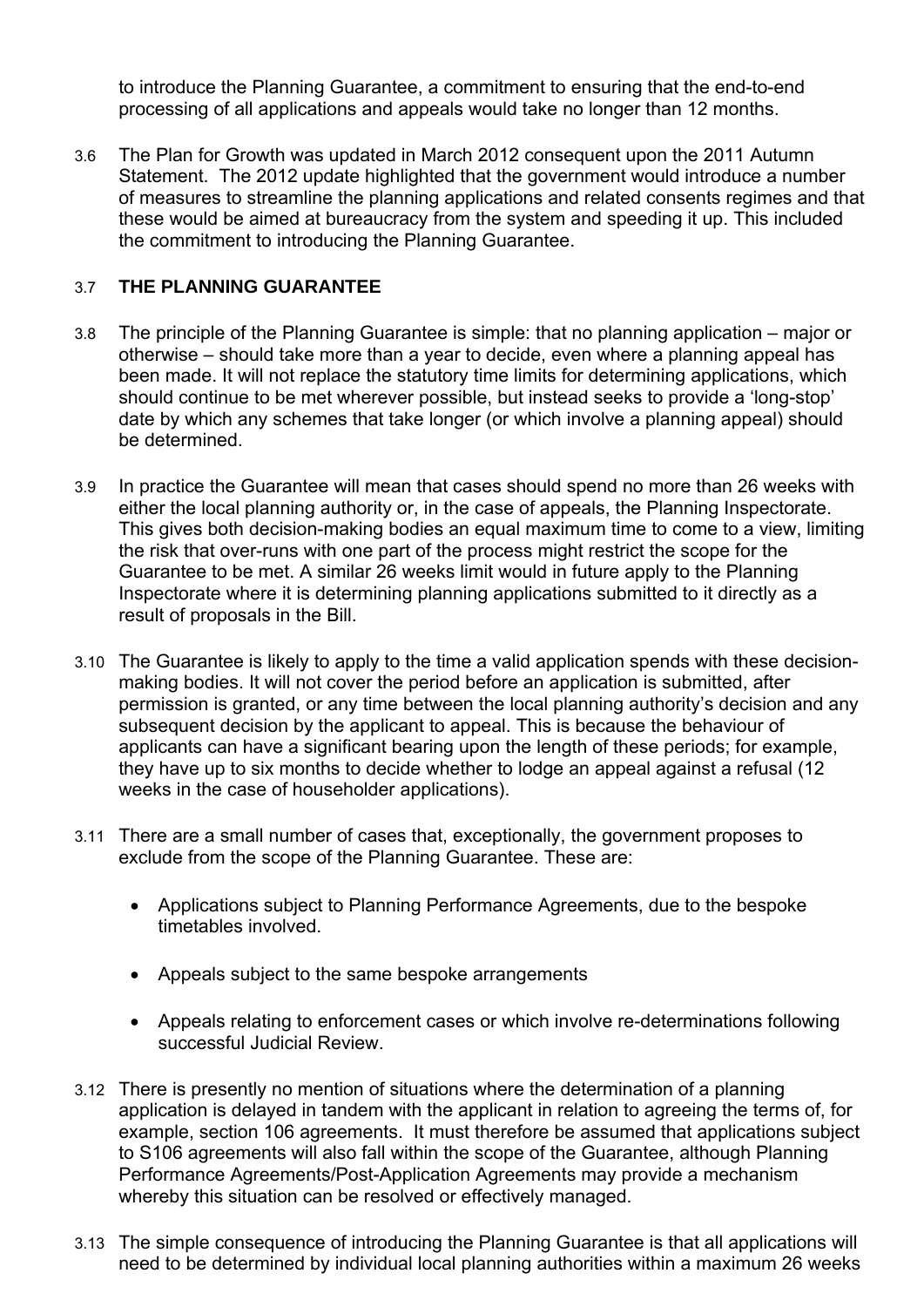timeframe, unless otherwise agreed between the respective parties.

- 3.14 The potential further consequence is a very real financial one if an individual local planning authority fails to comply with the 26 week 'long-stop' timeframe, there will be a statutory requirement to pay back the planning fee to the applicant; and to thereafter continue to determine the application, perhaps at appeal. This has severe potential implications on a local planning authorities ability to generate and retain the fee-income associated with planning applications of all types. The double-whammy is that if the 26 weeks long-stop date is not met the local planning authority will still be required to discharge it's statutory planning functions as they relate to the appeal process. This would equate to a resource cost with no inward income with which to continue to meet such costs.
- 3.15 The principles embodied in the Planning Guarantee were set out a DCLG Consultation entitled 'Planning Performance and the Planning Guarantee' which ran for 8 weeks from 22 November 2012 to 17 January 2013. The anticipated timescale for introducing the Planning Guarantee is currently unconfirmed. The Planning Advisory Service has set out that the anticipated timescales are presently:
	- 17 January 2013: Consultation ended.
	- April 2013: DCLG Response to Consultation (including confirming criteria and thresholds for designating 'poorly performing' authorities).
	- July 2013: Publication of Performance Data for 2012-13 (as well as 2011-12) indicating which authorities are at risk of designation.
	- August-September 2013: Opportunity to correct any data errors and account for applications subject to environmental impact assessment.
	- October 2013: Introduction of secondary legislation; initial designations made.
	- The 'fee refund proposals' could take longer to implement due to nature of secondary legislation required.
- 3.16 Whilst the introduction and implementation of the 'fee-refund proposals' is as yet unconfirmed, it nevertheless needs to be anticipated. There is the very real potential that the proposals could be in place by the end of this calendar year; and certainly before the commencement of the next financial year.
- 3.17 Breckland Council therefore needs to be in a position to respond to and effectively manage the implications of the proposed Planning Guarantee. Two principal matters are of genuine concern:

# 3.18 **The Designation of Poorly-Performing Authorities**

- 3.19 The consultation referred to above has suggested that a number of indicators are likely to be used to assess LPA performance. It is likely that these indicators will centre on:
- 3.20 Timeliness defined as the average number of 'Major applications decided within 13 weeks as a percentage of all major decisions, assessed over a two-year period; and
- 3.21 Appeal Success the proportion of major decisions overturned, defined as the number of appeals involving major development that are lost, as a percentage of all major decisions made (and again assessed over a two-year period).
- 3.22 The precise benchmarks for designating authorities as 'poor performing' are subject to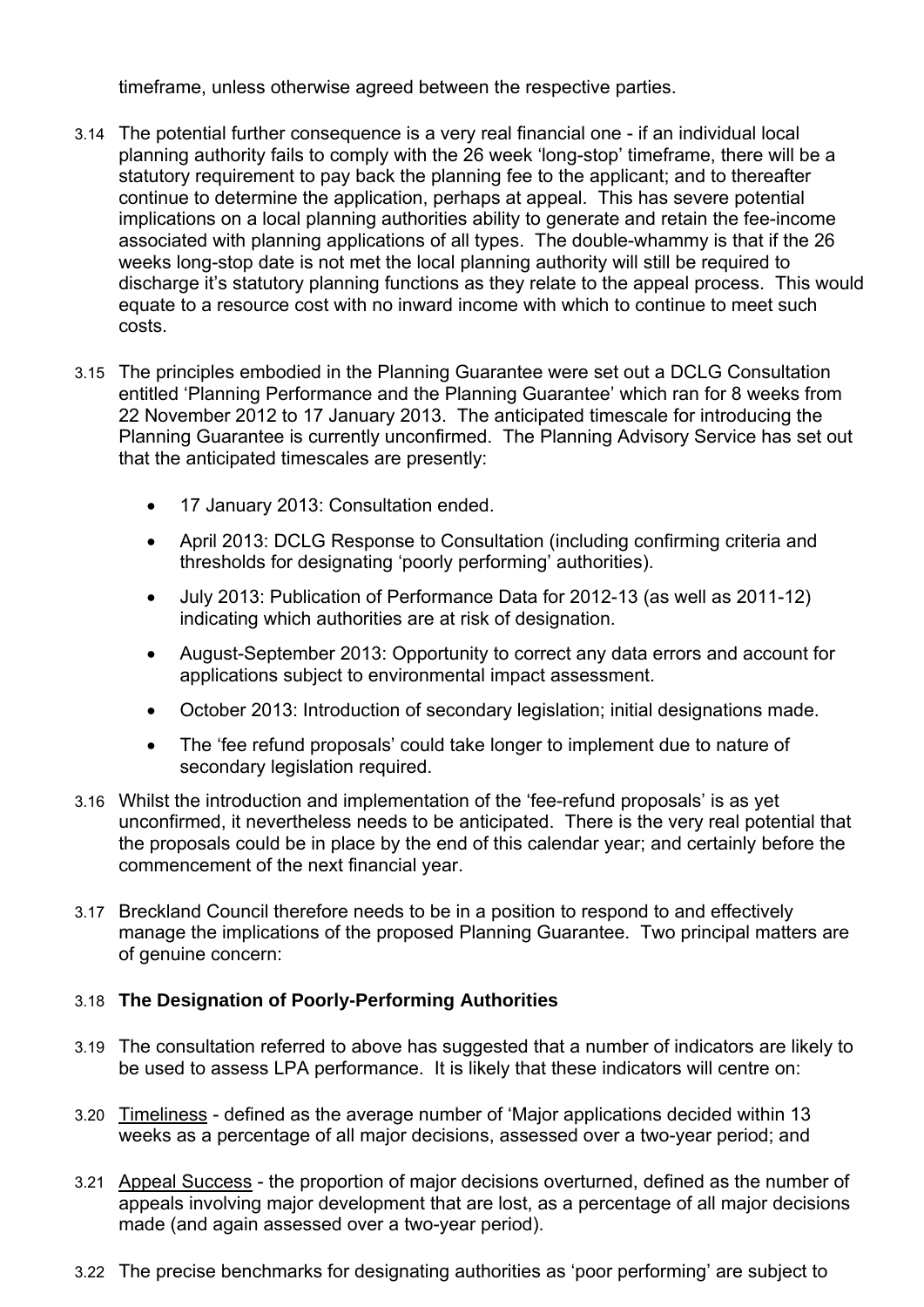consultation and review, pending legislative change. It is however worth noting that for illustrative purposes the consultation document used assumptions of authorities whose timeliness measure is less than 30 per cent, or whose proportion of major decisions overturned is greater than 20 per cent.

3.23 Breckland Council's statistics for 2011-12 were published by the DCLG in the September 2012 Planning Guarantee Monitoring Report. They are as follows:

| Local<br>Authority | Total<br>number of<br>planning<br>decisions | No. of all<br>planning<br>decisions<br>determined<br>within 26<br>weeks | % of all<br>planning<br>decisions<br>determined<br>within 26<br>weeks | No. of major<br>planning<br>decisions<br>determined<br>within 26<br>weeks | % of major<br>planning<br>decisions<br>determined<br>within 26<br>weeks |
|--------------------|---------------------------------------------|-------------------------------------------------------------------------|-----------------------------------------------------------------------|---------------------------------------------------------------------------|-------------------------------------------------------------------------|
| <b>Breckland</b>   | 1322                                        | 1296                                                                    | 98%                                                                   | 48                                                                        | 75%                                                                     |

- 3.24 By way of comparison, South Holland's returns reveal 98% of all applications determined with 26 weeks and 88% of all 'Majors' determined within 26 weeks. The summary position is that of the 315 LPA's who responded in every quarter of 2011-12:
	- Three authorities (1%) determined all of their planning applications within 26 weeks, rising to 19 authorities determining more than 99.5 per cent of applications in this time. Some 278 (88%) planning authorities decided more than 95 per cent of cases within 26 weeks.
	- For major applications, 12 authorities (4%) decided 100% of major applications within 26 weeks, while 20 (6%) decided more than 95% of majors within 26 weeks.
- 1.19 The over-riding conclusion is that whilst Breckland's overall performance is in a good place, the proportion of 'Major' applications determined with 26 weeks is, in a national context, only slightly above the overall 'average' of around 73%. Some LPA's determine as few as 30% of 'Majors' within 26 weeks. A number achieve 100%. The statistics themselves are easily distorted on the basis that some LPA's determine relatively few 'Majors' in any one financial year. However, Breckland, in determining 48 "Majors' in 2011-12, needs to be seen as receiving a relatively high proportion of this type of application (for a rural authority) when considered against the national background.
- 3.25 In the context of appeal success rates, another of the indicators that DCLG will use when determining 'poorly performing authorities, Breckland's 2011-12 returns reveal that 10 appeals were allowed and 1 split-decision (39%) and 35 dismissed (69%) in 2011-12. By way of comparison, South Holland's respective figures were 2 allowed (14%) and 14 dismissed (86%). The national average equates to 34% allowed and correspondingly 66% dismissed, although this does differ markedly depending upon the type of appeal and procedure followed.
- 3.26 Again, Breckland remains well placed in a national context in the context of overall appeal performance. However, the indicator suggested by DCLG is only concerned with appeal performance in the context of those appeals concerning 'Major' applications. These figures are not presently routinely monitored or published. As a proportion of overall appeals they represent less than 20% of all appeals received nationally. The bottom line is that, if we assumed 20% Breckland's appeals related to major applications this could, in a proportional sense, have equated to 9 appeals in 2011-12. It is not difficult to get to a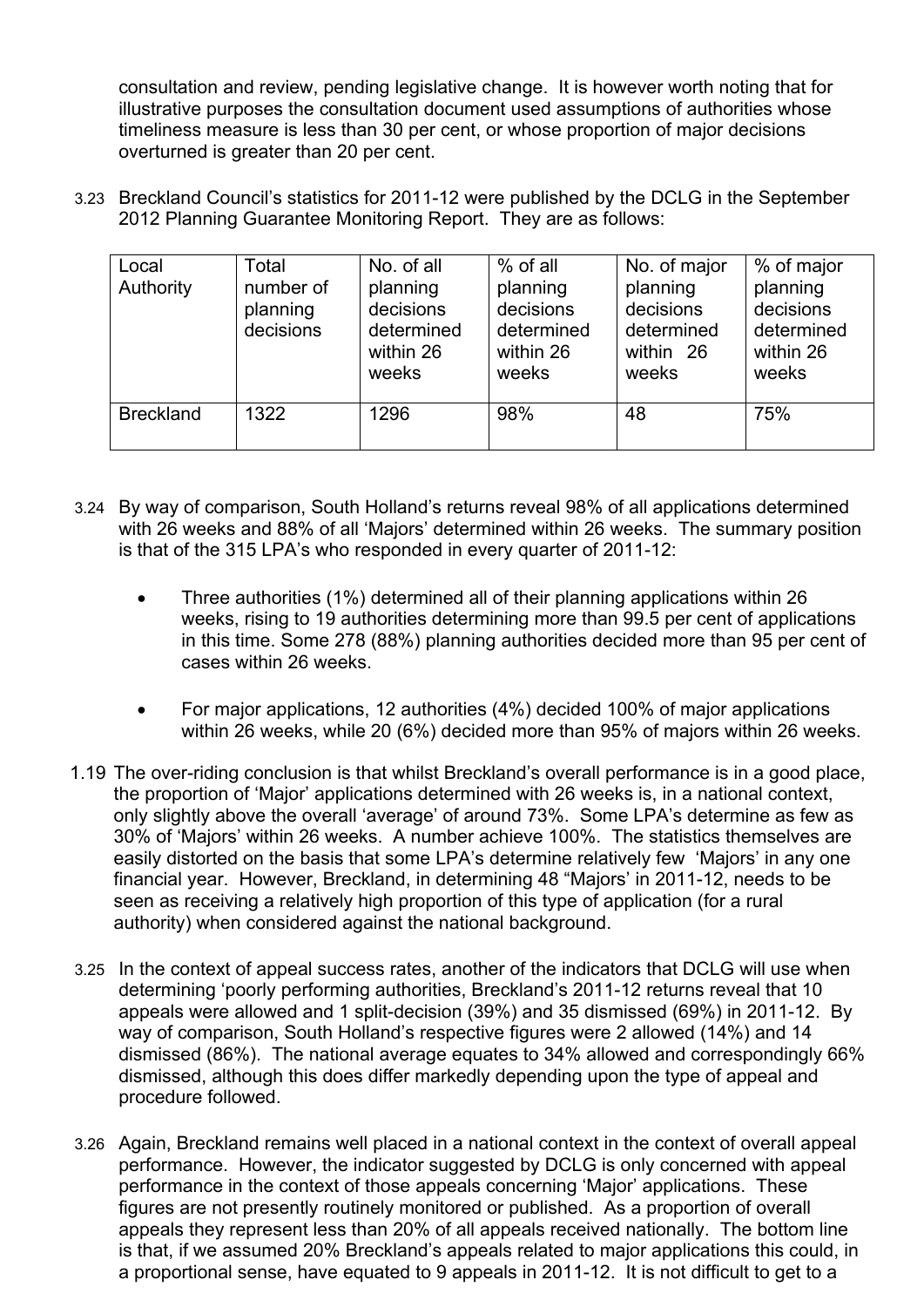position where 20% of 9 appeals are over-turned at appeal given the relatively low numbers involved. Breckland, in common with all other LPA's, will need to not only deal with 'Major' applications expeditiously; it will also need to ensure that its decisions are routinely robust and based on sound planning judgements.

3.27 In short, your officer's view is that Breckland is highly unlikely to fall into the category of a 'poorly performing' local planning authority when assessed against the criteria relating to timeliness when determining 'Major' applications. There does, however, remain the clear risk of poor appeal performance in successfully defending appeals relating to 'Major' applications given the relatively low numbers of appeals involved.

### 3.28 **The Implications of the Planning Guarantee**

- 3.29 The Planning Guarantee, when introduced, will require LPA's to refund the whole of any received planning fee (for all types of application) if a decision is not made by the planning authority within 26 weeks of validation. In 2011-12, Breckland determined 98% of all valid applications within 26 weeks.
- 3.30 If we simply focus on the total quantum of all applications received and determined, the fee income received by Breckland as LPA in 2011-12 was £1,011,938. On the basis that 2% of all applications were determined outside of the 26 weeks time limit, Breckland Council would have had to return £20,239 to those individual applicants in 2011-12.
- 3.31 However, if we analyse fee income into the respective fee categories, some 48 of the applications determined in 2011-12 fell into the 'Major' applications category. A 'Major' application is defined, for planning purposes, as an application for:
	- 10+ dwellings / .5Ha and over
	- Office/light industrial 1000+ sq m/ 1+ Hectare
	- General Industrial 1000+ sq m/ 1+ Hectare
	- $\bullet$  Retail 1000+ sq m/ 1+ Hectare
	- Gypsy/traveller site 10+ pitches
- 3.32 The fee income associated with 'Major' applications determined by Breckland in 2011-12 accorded to £639,292 out of a total fee income of some £1,011,938. Put bluntly, the fee income associated with 'Major' applications represented over 60% of the total planning application fee income received by the Council in 2011-12. This is perhaps unsurprising, as planning fees are generally related to the extent of new floorspace created or the magnitude of the overall site area.
- 3.33 What is of concern, however, is that 75% of all 'Major' applications were determined by Breckland in less than 26 weeks in 2011-12. These 'Major' applications resulted in fee income amounting to some £639,292 (if we assume they were received and determined within the same financial year). A simple analysis would reveal that, had the presently promoted Planning Guarantee been in place, the Council would have been required to return some 25% of these monies to the applicants. This would have equated to some £159,823. This is a not insignificant sum in the context of overall fee income, and markedly outstrips the 2% referred to in relation to the overall figures referred to above. In essence, it equates to nearly 16% of all planning application fee-income received by the Council as LPA.
- 3.34 Your officer's view is that the Council needs to put into place processes that mesh with the governments pro-growth and timeliness agenda's. This equates to the need to obviate against taking overly-long to determine 'Major' applications and to therefore be required to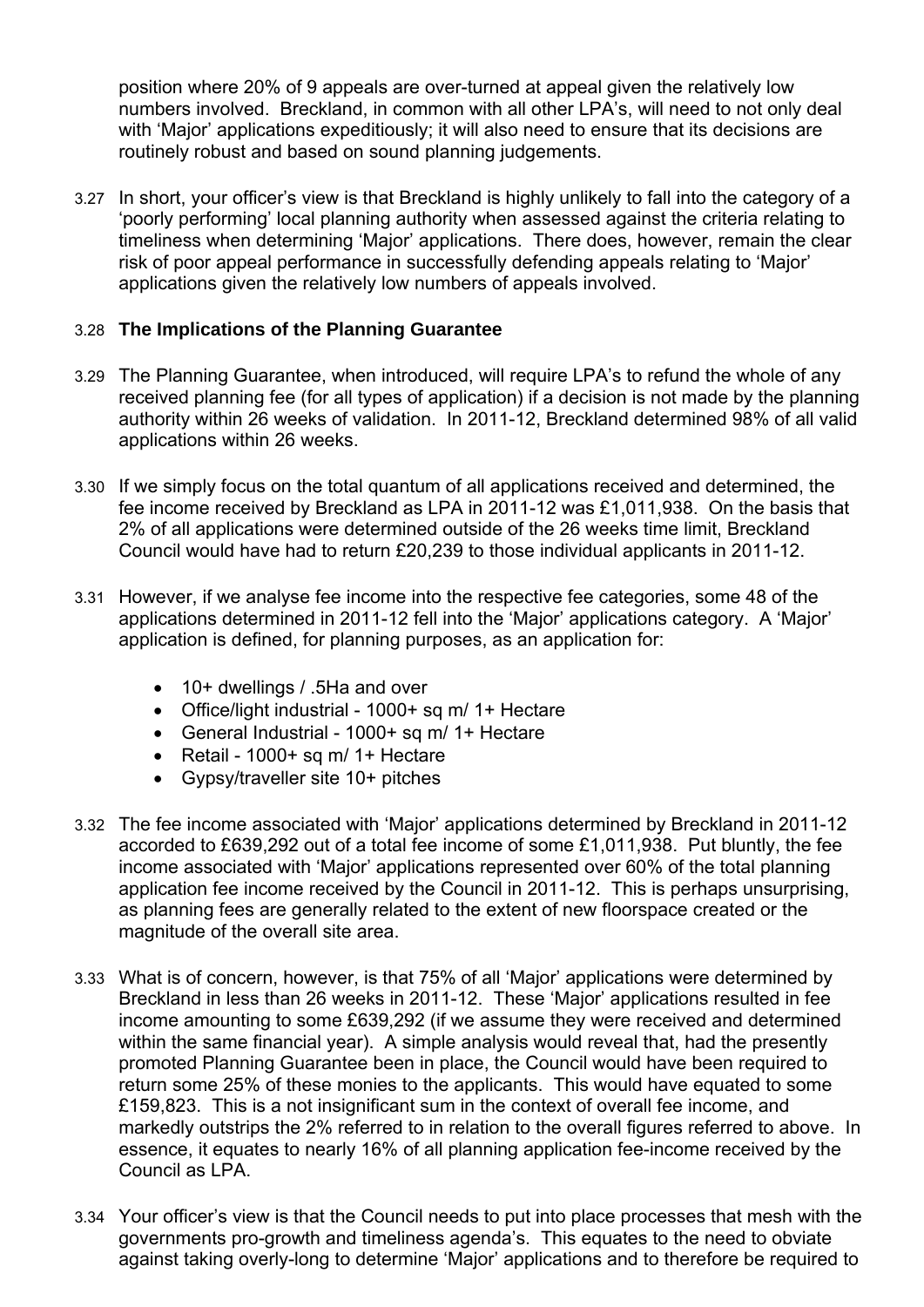return the fee-income associated with large-scale or 'Major' development proposals. The failure to do so has obvious consequences relating to the Council's overall desire to promote appropriate growth, retain and promote inward-investment, reap the benefits of associated business rates and the new homes bonus, and maintain the Council's ability to properly resource its planning service, including in relation to its ability to defend its decisions at appeal and to mimimise the risk of successful legal challenge. No small challenge but a critical aim in the context of the Council's overall growth ambitions and an obvious remit given the current economic climate.

### 3.35 **The Council's current Delegated Arrangements**

3.36 The Council's current delegated arrangements relating to the determination of planning applications give delegated authority to the Director, Assistant Director, Head of Service and his Deputy to:

> Issue all decisions for Planning Applications (as defined below) except those applications which are of a major or significant nature (as defined below) where the Director considers that, on balance, and after taking into account all material considerations including Human Rights Acts issues, the decision would be in compliance overall with the policies contained in the Local Plan, the Structure Plan and Government quidance.

The above power is subject to the following:

- 1A A weekly list being sent to all Members containing details of Planning Applications received.
- 1B The right for a Ward Member in relation to their own or an adjoining Ward and the Chairman of Planning Committee jointly (i.e. if both are in agreement) to require a Planning Application to be referred to and decided by the Planning Committee if the following conditions are met:
- (i) A written notice must be received from the Ward Member by the Director within 23 days of the publication of that application on the weekly list requesting the referral of the application to the Committee.
- (ii) The request only to have effect if it contains proper planning reasons for consideration by Committee.
- (iii) The Chairman of Planning Committee must agree that the proposed referral to the Committee is appropriate.
- 1C. "Planning Applications" for the purposes of these delegations include applications, notifications or consultations in connection with the following:

 applications for or in connection with planning permissions (including those for amendments); advertisement consents; listed buildings; conservation area consents; demolitions; overhead power lines; telecommunications; applications or notifications from public authorities; agricultural notifications; minor amendments; variation or removal of conditions

1D "Major Applications" for the purposes of these delegations are defined as those proposals for: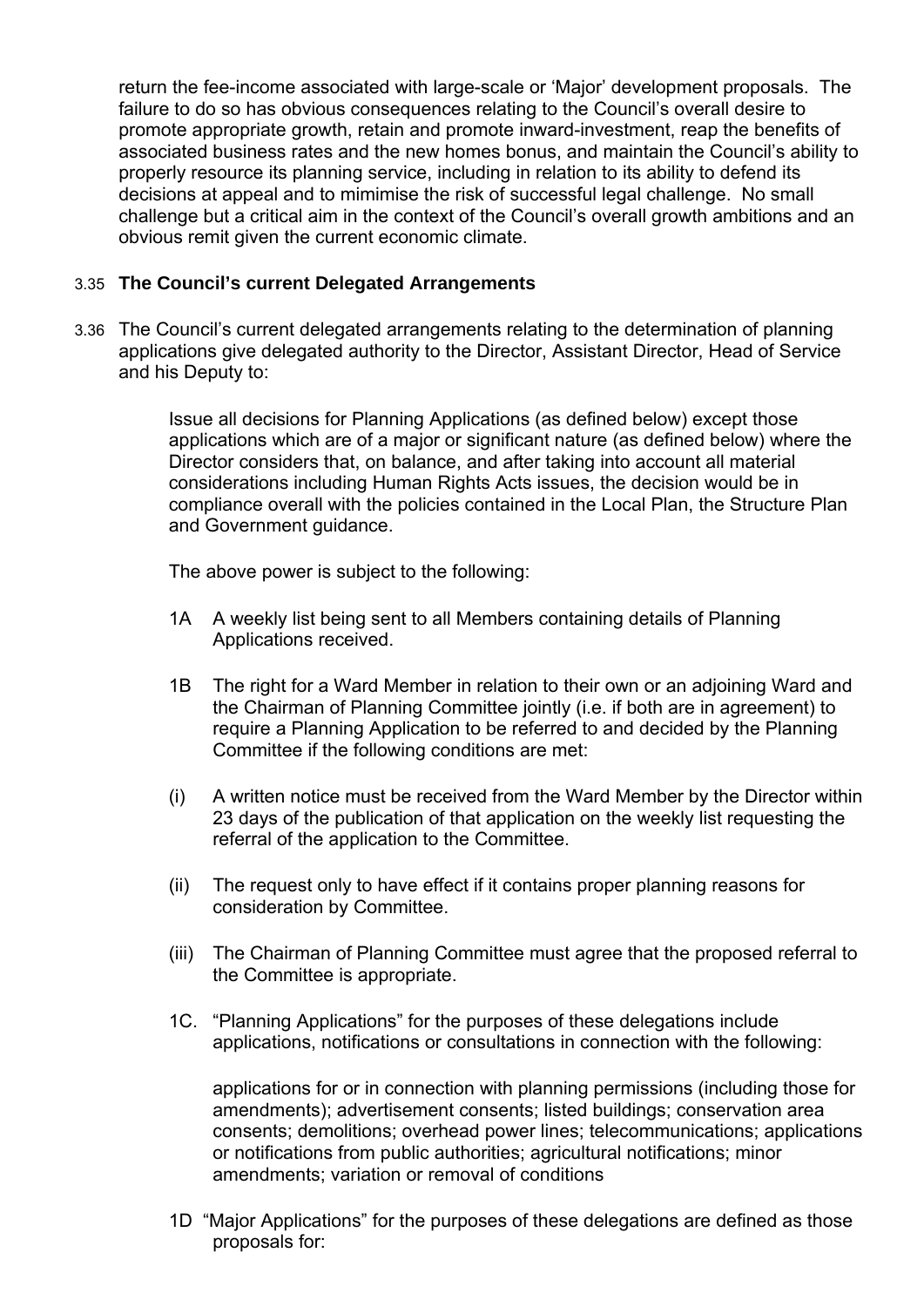- § 10 or more dwellings
- § Residential development on sites of 0.5 hectares or more

 § The provision of a building or buildings where the floor space to be created by the development is 1,000 square metres or more

- § Development carried out on a site having an area of one hectare or more
- 1E "Significant Applications" will include those which
	- § officers may wish to approve which are contrary to policy
	- § those which, in the opinion of the Director and Chairman of Planning Committee, are of particular sensitivity locally
	- § applications submitted by the District Council

 § all applications by Members or Officers of the Council (where the Director is aware that the application is by or on behalf of a Member or Officer.

- 1F. The Vice-Chairman of the Planning Committee can exercise the powers of the Chairman under 1B above in the absence or unavailability of the Chairman.
- 2. Power for the Director to make decisions as necessary for the processing of applications, including any decision required under the Habitats Regulations and Environmental Impact Assessment Regulations.
- 3.37 These delegated arrangements have served the Council well over time and have, in the main, achieved a delegation rate that is entirely reflective of the aims and thrust of the Killian and Pretty Review (2008). This review recommended Council's to adopt a range of measures aimed at improving the engagement of elected members whilst at the same time encouraging delegation rates of at least 90% in every Council. In particular, the Killian Pretty review concluded that the balance between delegation and the need for applications to be determined at Planning Committee should, if properly managed, enable Members to focus their resources on the more significant developments.
- 3.38 Your officer's view, in light of emerging changes to the legislative regime, is that the current delegation arrangements need tailoring to ensure that:
	- a) Planning Committee continues to consider and determine the most significant and contentious schemes; and that
	- b) The Council reacts positively to the growth agenda and the need for timeliness by facilitating speedier decision-making.
- 3.39 In light of all the above, and in order to introduce processes which better facilitate the delivery of the growth agenda, your officer is of the clear view that:
	- 1. There is no need for all 'Majors' to be determined at Planning Committee;
	- 2. There is no need for the majority of staff applications to be determined at Planning Committee; and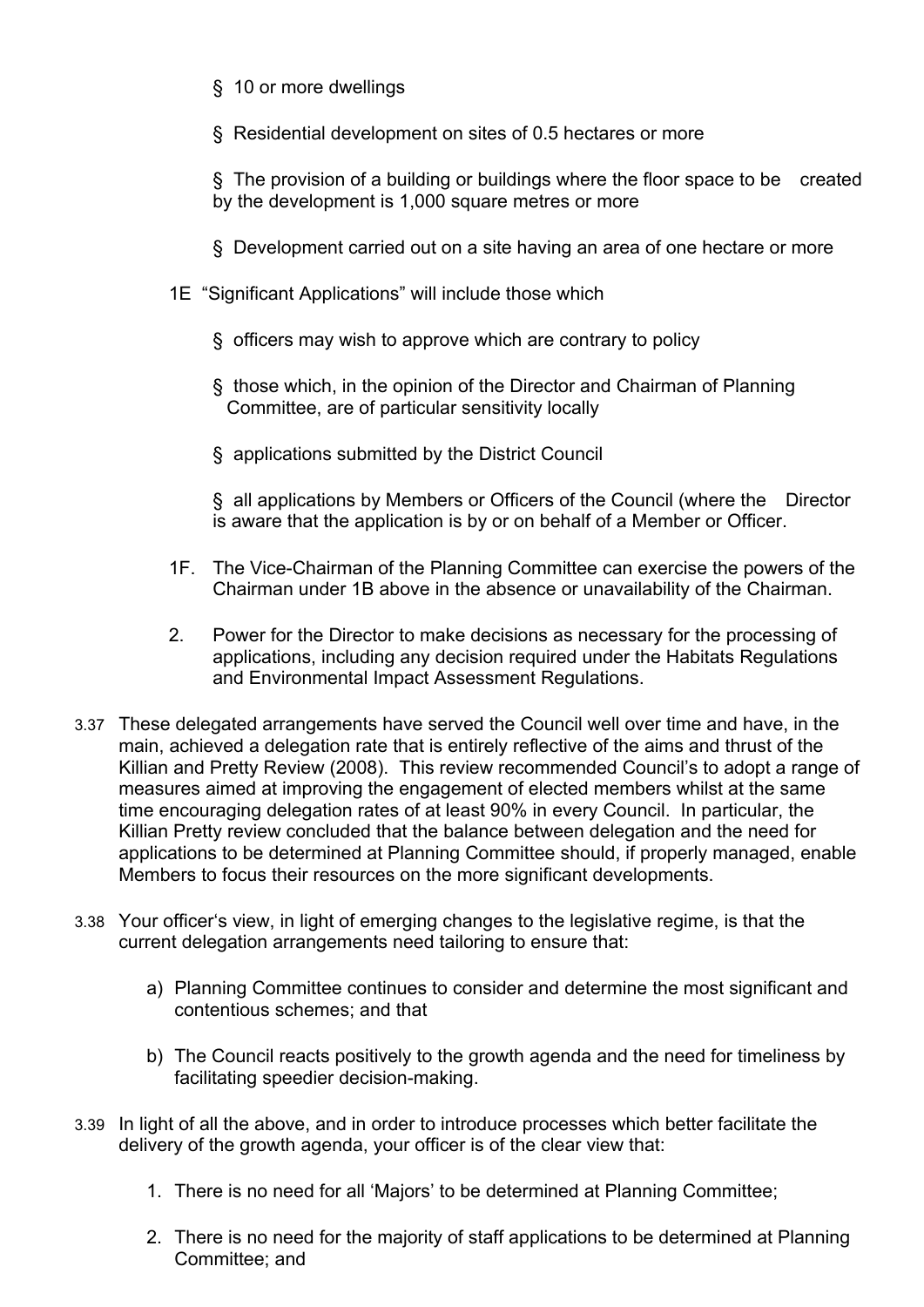- 3. There is a clear need to establish an evidential Member Call-In protocol;
- 3.40 These tripartite aims have implications for the current delegated arrangements. It is therefore suggested that the current delegated arrangements are amended. The rationale behind seeking these amendments is as follows:

### 3.41 **Determination of 'Majors' at Planning Committee**

- 3.42 The current delegated arrangements require all 'Major' applications to be determined at Planning Committee. The definition of 'Majors' reflects the government's definition of 'Majors' set out at paragraph 1.25 above. This definition reflects either the extent of the application site, the footprint of the proposed building(s), or the number of residential units proposed.
- 3.43 As a starter for ten, the expectation that 'Major' applications will also be those that require engagement with the local community or have strategic implications is not a bad definition. However, with all definitions come anomalies. Currently, if an outline application for residential development relates to a site of a certain size it automatically needs to be determined at Planning Committee. Where such proposals are contentious, this is the proper route. Where such applications relate to land previously allocated in the Local Plan for residential use and no significant objections are received the requirement for such proposals to go before Planning Committee causes delay. This inhibits a growth agenda and increases the risk of fees being returned to the applicant once the Planning Guarantee becomes legislatively enshrined. The same applies to applications for substantial buildings for use for industrial purposes on allocated industrial land and for agricultural or horticultural buildings on agricultural land – poultry units or ranges of poly tunnels. Often these proposals are uncontentious and raise no significant local concern. It could additionally be argued that the need for putting these applications forward to Planning Committee lengthens the process unnecessarily and creates uncertainty within the commercial and agricultural sectors. It could also act as a disincentive to applications coming forward within Breckland if potential employment uses are put off by the associated risks of procedural delay and/or uncertainty. A further anomaly the current delegated arrangements causes is the subsequent need for 'reserved matters' applications to be determined at Planning Committee. This is a practical nonsense in circumstances where the principle of development has been established, often at Planning Committee, at 'outline' stage and no significant objections have been received at the detailed or 'reserved matters' stage.
- 3.44 Your officer's clear advice is that the current delegated arrangements are revised as set out at Appendix One (revisions highlighted in red).

### 3.45 **Determination of 'staff' applications at Planning Committee**

- 3.46 There is ever a need for transparency of process in the planning system. This is paramount to its integrity and it is recognised that all applications made by the Council for development on its own land should quite properly be determined in the public arena that is Planning Committee.
- 3.47 The current delegated arrangements also require all applications made by an elected Member or member of staff to be determined at Planning Committee. It is considered quite proper for all applications submitted by elected Members to be determined at Planning Committee as this evidences transparency of process and obviates against the perception, real or otherwise, that business is done behind closed doors. It is questionable whether or not applications submitted by Members acting as agents on the behalf of others ought to be determined at Planning Committee but again, given the need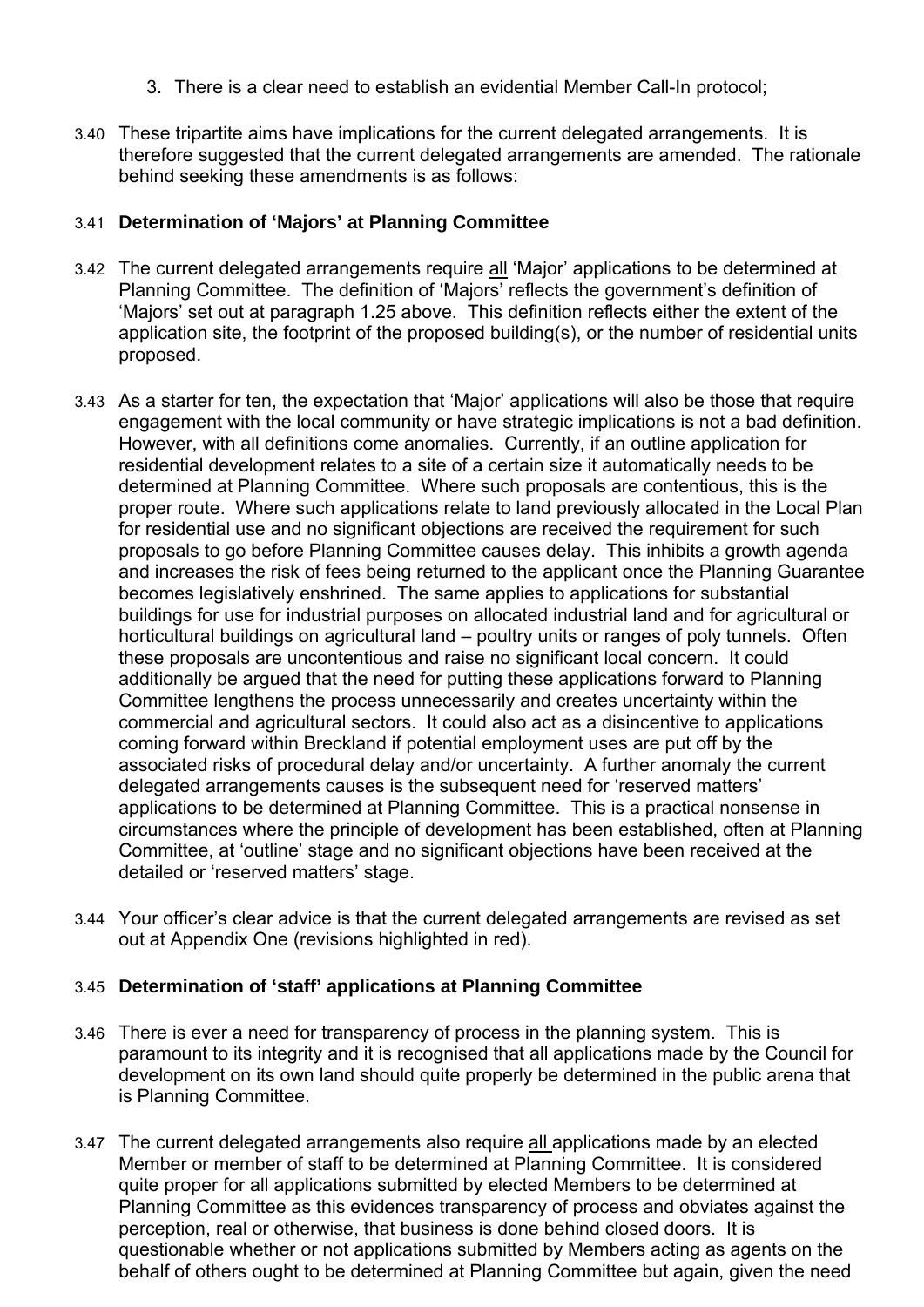for transparency of process, this is probably quite proper.

3.48 However, it is entirely questionable why all applications made by members of staff ought to be determined at Planning Committee. If the particular member of staff is employed at Head of Service level or above it is considered that their applications ought quite properly to be determined at Planning Committee. Further, if the member of staff is employed by the Planning Department then, again, these applications ought to be determined by Planning Committee. The disparity occurs where the member of staff is employed at a lower grade or outside of the planning department. There is not considered to be such a clear or readily discernible need, in such circumstances, for applications submitted by members of staff to be determined at Planning Committee. Your officer's view is that, in these circumstances, these members of staff cannot be considered to have, or to be seen to have, undue influence over the democratic process. Furthermore, the current arrangements would additionally result in applications submitted by relatively junior members of staff going before Planning Committee. This process, of itself, gives rise to the right to public speaking. This is not a right that is universally extended to members of the public submitting potentially similarly uncontentious applications. There is currently a risk that the Council could, in the arena that is Planning Committee, be accused of giving preferential treatment to its own staff should the officer recommendation be overturned. The implementation of the Planning Guarantee also has the potential consequence of requiring the Council to refund planning fees to staff members where unacceptable delay occurs. This is not a prospect to be welcomed but, as always, the balance is a delicate one. Nevertheless, your officer's view is that the delegated arrangements ought to be revised as set out at Appendix One (revisions highlighted in red).

### 3.49 **Member 'Call-In' Protocols:**

- 3.50 The current delegated arrangements facilitate a route whereby Ward Members, in conjunction with the Chairman (or Vice Chairman in his absence), can require an application to be referred to and determined by the Planning Committee. This right is presently only exercisable if;
	- 4. Written notice is received by the Director within 23 days of the publication of the weekly list;
	- 5. The request for referral sets out proper planning reasons why the application ought to be considered by Planning Committee; and
	- 6. The Chairman (or Vice Chairman in his absence) agrees the request is appropriate.
- 3.51 These arrangements have proven themselves to be workable but are open to loose interpretation. They ought to be better framed.
- 3.52 In relation to the requirement for a written request to be received by the Director this is not routinely adhered to and there is no recorded audit trail that evidences such requests. There ought to be.
- 3.53 In relation to the requirement to set out proper planning reasons for the Ward Member requiring the application to be referred to and determined at Planning Committee there is similarly no audit trail. This would ensure the reasons for referral were spelled out. Again, there ought to be an evidential audit trail.
- 3.54 Presently the agreement of the Chairman is verbal. Again, and as a consequence of the lack of an audit trail relating to 1 and 2, the Council ought to maintain an evidential audit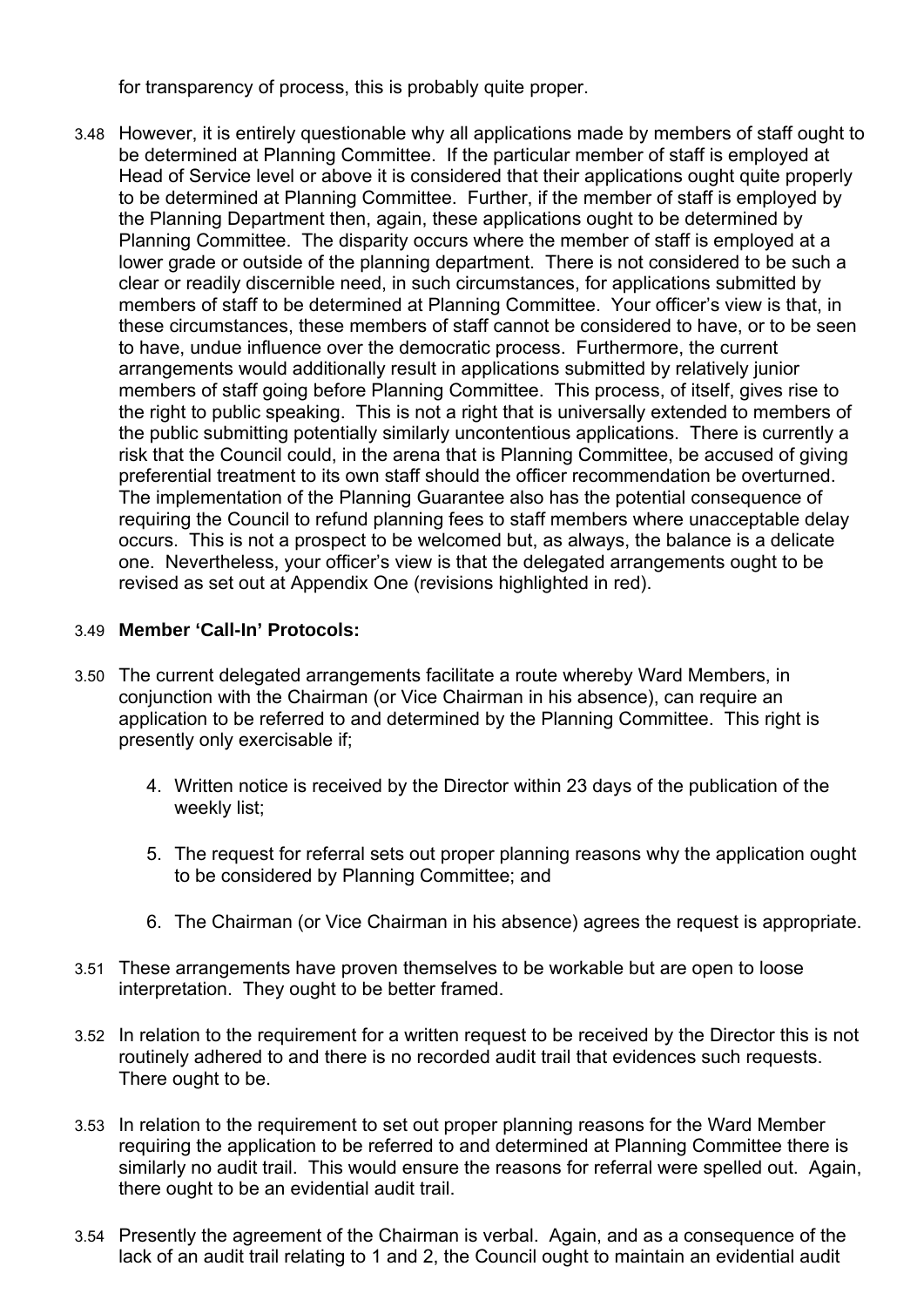trail.

- 3.55 Your officer's view is that, whilst the present delegated arrangements for Member 'Call-In' are appropriate, the delegated arrangements ought to be revised and complemented with a protocol that secures compliance with the requirements of the delegated arrangements themselves. This protocol needs to mesh with the present delegated arrangements. It needs to be flexible enough to extend to relevant officers of the service (both within the client and Capita teams) and ought properly to record Ward Member requests for referral. Ward Member requests need to be recorded in either paper or electronic form. Furthermore, whilst the current 23 days period from publication of the public list is considered adequate, there will be circumstances where proper public planning concerns are not brought to the Ward Members attention within this timescale. There needs to be discretion to vary this 23 day period in extenuating circumstances but, again, the reasons needs to be credible, identifiable and recorded; ever mindful of the potential consequences of the impending introduction of the Planning Guarantee.
- 3.56 A suggested Ward Member Call-In Request form is attached at Appendix Two. Your officer's advice is that this ought to be adopted as standard procedure by the Council forthwith. Members' views are therefore sought on both the principle of the suggested amendments to the Delegation Agreement as they relate to the Call-In procedures and the layout, practicality and content of the appended Ward Member Call-In request form.

# **4. OPTIONS**

# 4.1 **Do Nothing**

4.2 To continue with the present delegated arrangements would fail to address timeliness in the context of determining applications and, in the context of uncontentious 'Major' applications, would increase the risk of the Council as LPA paying back a substantial element of it's present fee income. It would also increase the risk of the Council failing to react positively to the growth agenda and could act as a clear disincentive for developers to do business with the Council. There is the attendant risk that doing nothing increase the risk of the Council being less able to successfully defend appeals relating to 'Major' applications when non-determination appeals were submitted. Added risks centre on unwarranted delays to the determination of routine staff applications. In relation to the current Ward Member Call-In procedures, the risk of not setting out a clear route and clear audit trail of the process is that unacceptable delay occurs to uncontentious schemes that do not warrant determination by Planning Committee. There is also a present risk in that transparency of process is not evidential.

# 4.3 **Accept the Recommendation, with or without amendment**

4.4 For all the reasons set out in the report, the above recommendation is considered the most appropriate response to the implications of the introduction of the Planning Guarantee and the need for timeliness in decision-making.

# **3. REASONS FOR RECOMMENDATION**

3.1 To better respond to the government's growth agenda; to address the need for timeliness in all decision-making process; to better prepare the Council to play a vital part in supporting growth by promoting and enabling the homes, jobs and facilities that communities need; to minimise uncertainty and delay for those proposing or those affected by development; and to reduce the risk of a significant loss in fee-income which would fetter the Council's continued ability to effectively resource its planning service.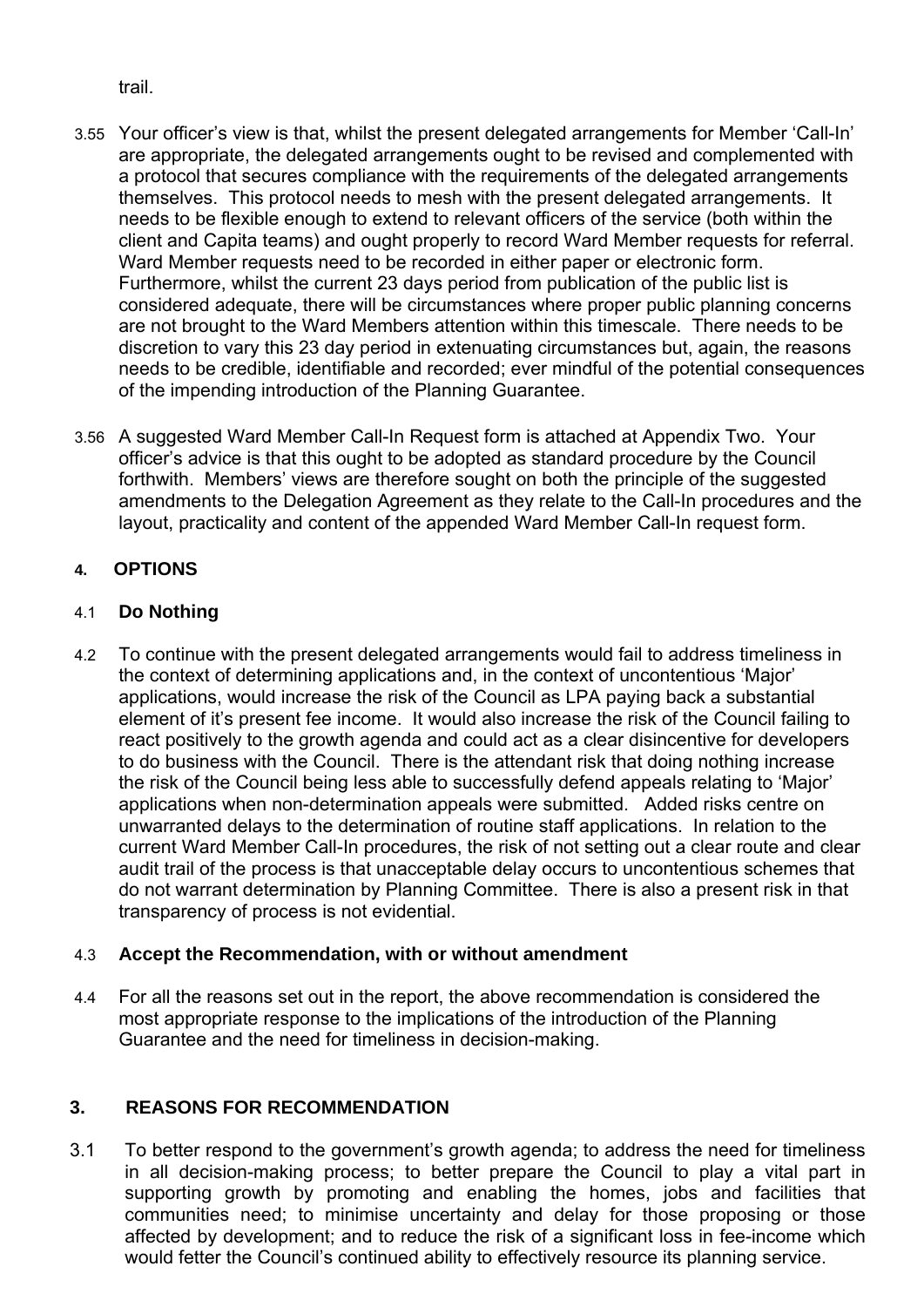# **4. EXPECTED BENEFITS**

4.1 Better enabling the Council to respond positively to the growth agenda; delivering greater certainty to the development industry and ensuring clarity for the District's residents; speedier decision-making processes; the setting out of clear reasons for only the most significant, contentious, locally sensitive or novel applications being determined by Members at Planning Committee; a reduction in the risk of the loss of significant income; and a consequential increase in the likelihood of the Council being able to continue to properly resource its planning functions in future.

# **6.0 IMPLICATIONS**

- a. **Legal:** The proposed recommendations mimimise the legislative risks associated with doing nothing.
- b. **Risks:** The proposed recommendations mimimise the legal, financial and process risks associated with doing nothing.
- c. **Financial:** The proposed recommendations react to the need to ensure financial probity and better place the Council to continue to deliver its statutory planning functions.
- d. **Timescales:** Effective immediately, following endorsement by Full Council.
- e. **Equality and Diversity:** No implications.
- f. **Stakeholders / Consultation:** This report is in the public domain and reacts positively to the government's growth agenda. The anticipated changes to the legislative regime will require the Council to implement its content. There will be no requirement to formally engage or consult with stakeholders as the legislative aim is to facilitate transparency of process and to introduce timeliness and greater certainty.
- g. **Contracts:** The Council's planning services are delivered under contract by Capita Symonds. It will be incumbent upon both the Council and its contractors to meet with the requirements of legislative change through the formal process that is Contract Monitoring Board.
- h. **Section 17, Crime & Disorder Act 1998:** No implications.

# 6. **WARDS/COMMUNITIES AFFECTED**: All wards.

### **Background papers:-**

Her Majesty's Treasury's Department for Business and Innovation Skills' Plan for Growth 2011 is available electronically at: http://cdn.hm-treasury.gov.uk/2011budget\_growth.pdf

Her Majesty's Treasury's Department for Business and Innovation Skills' Plan for Growth: Implementation Update (March 2012) is available electronically at: http://cdn.hm-treasury.gov.uk/growth\_implementation\_update.pdf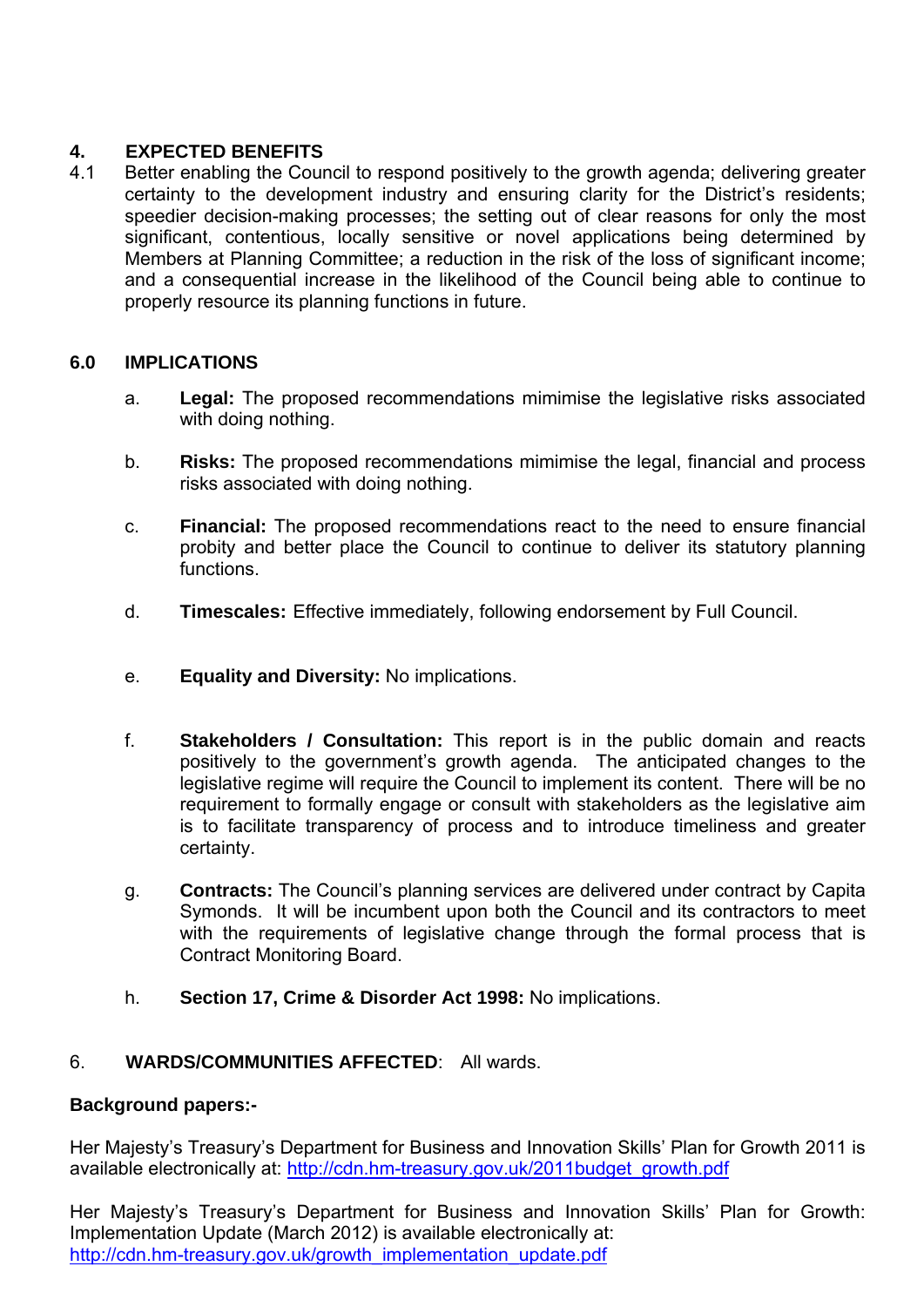The Department for Communities and Local Government's Planning Guarantee Monitoring Report 2011-12 is available electronically at: https://www.gov.uk/government/uploads/system/uploads/attachment\_data/file/7546/2226054.pdf

The Department for Communities and Local Government's consultation on Planning Performance and the Planning Guarantee is available electronically at: https://www.gov.uk/government/uploads/system/uploads/attachment\_data/file/14961/Planning\_p erformance and the planning quarantee - Consultation.pdf

The Planning Inspectorates Statistical Report England 2011-12 is available electronically at: http://www.planningportal.gov.uk/uploads/pins/statistics\_eng/stats\_report\_final\_2011\_2012.pdf

The Final Report of the Killian Pretty Review, Planning Applications: A Faster and More Responsive System (November 2008) is available electronically at: http://www.planningportal.gov.uk/uploads/kpr/kpr\_final-report.pdf

**\_\_\_\_\_\_\_\_\_\_\_\_\_\_\_\_\_\_\_\_\_\_\_\_\_\_\_\_\_\_\_\_\_\_\_\_\_\_\_\_\_\_\_\_\_\_\_\_\_\_\_\_\_\_\_\_\_\_\_\_\_\_\_\_\_\_\_**

**Lead Contact Officer**  Name/Post: Paul Jackson/Planning Manager Telephone Number: 07949-494836 Email: paul.jackson@breckland-sholland.gov.uk

**Director/Officer who will be attending the Meeting:**  Paul Jackson

**Key Decision –** Yes

**Appendices attached to this report:** 

**Appendix One – Proposed revised Delegated Arrangements** 

**Appendix Two – Ward Member Call-In Request Form**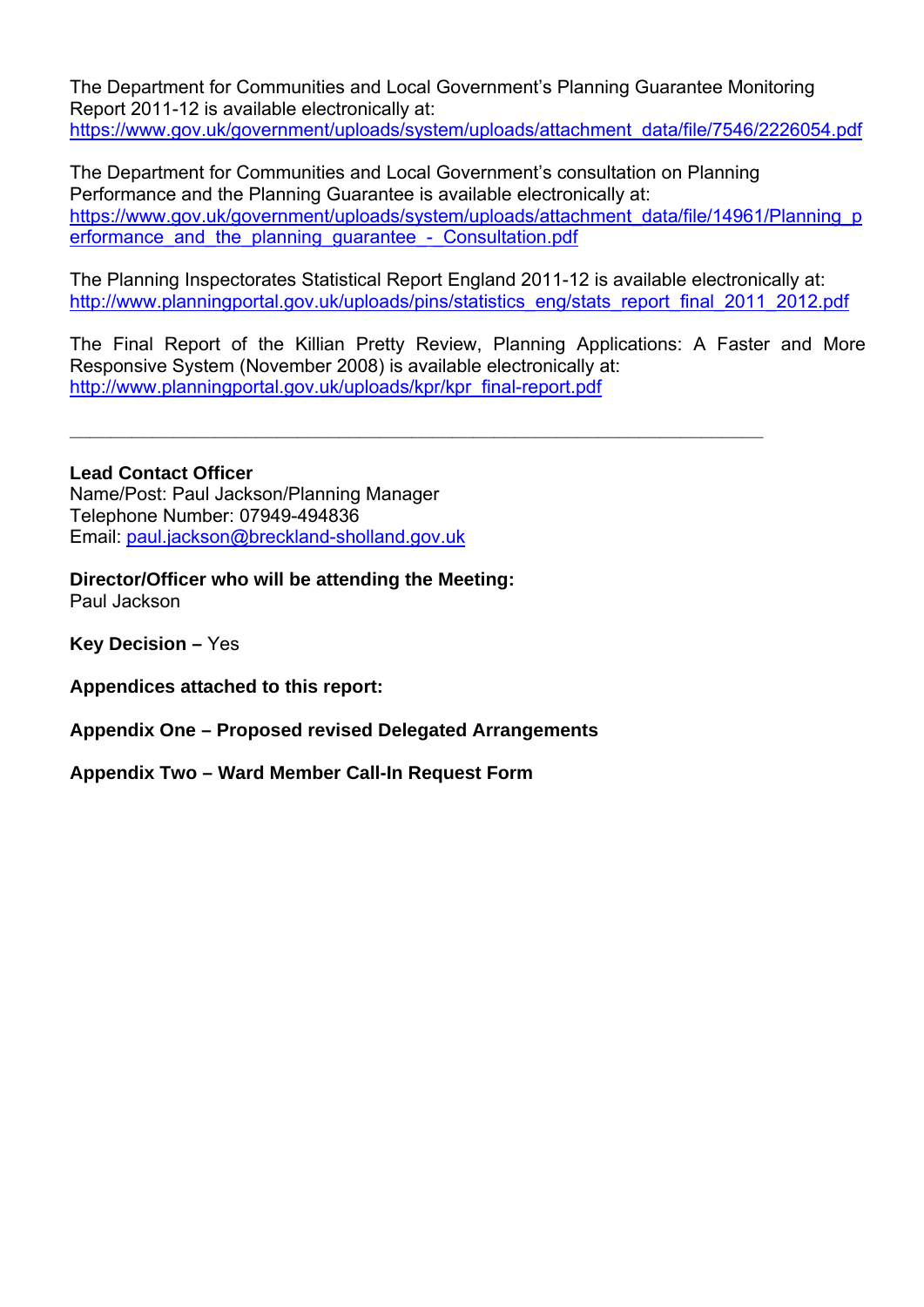# **APPENDIX THREE**

### **Extract from Minutes to Planning Committee held on 11 March 2013**

### **DELEGATED ARRANGEMENTS AND THE PLANNING GUARANTEE (AGENDA ITEM 14)**

The Planning Manager presented the report and explained that changes in Government legislation made it likely that in future Local Authorities would have to determine applications within six months (including completing legal agreements) or face paying back the fee. If the application then went to appeal the authority might also have to pay additional costs because of the delay. Looking at the previous year's figures, the Council would have had to pay back about £190,000 in fess which equated to over 16% of all income from planning applications.

In cases where it was clear that negotiations were going to be lengthy the Council and applicant would need to agree a bespoke timetable. As long as a formal agreement could be reached, the figures for those applications would be taken out of the statistical returns.

These changes were being brought in by the Government to support their Growth Agenda. However, they might prove to be counter- intuitive if they caused applications to be refused due to lack of information. The Council needed to put a process in place to ensure that applications could be dealt with quickly. The Planning Committee should only deal with contentious and major applications.

Not all Major applications were contentious and it was proposed that those that were not and that did not have significant strategic implications should not need to be determined by the **Committee.** 

Currently all applications by Members or staff also came to Committee. In future it was proposed that all Member applications should continue to do so for transparency. However, applications by members of staff that had no direct interaction with the Planning Officers should not. There would be a need to manage public perception and any applications by Senior Managers would still automatically be referred to Committee. It was noted that by bringing every member of staff application to the Committee it actually gave an opportunity for the staff member to address the Committee on applications recommended for refusal, giving them a perceived 'advantage' over other members of the public who did not get that opportunity.

With regard to Member Call-Ins, the Planning Manager said it was important to record the reason why an application was called in to Committee and also to record why that request was accepted or declined. The proposed forms, if adopted, would be kept as an audit trail. In conclusion he advised Members that over the past 12 months, if the new scheme had been in use, only about a dozen applications would not have come to Committee. All of those had been approved unanimously, usually without any discussion at all. They tended to have been applications for large agricultural buildings such as onion stores or poultry units, which had come to the Committee due to their size.

He sought Members' views on the proposals.

Councillor North thought it was a very good document and that the Member Call-In Form was the right thing to have to provide transparency.

Councillor Carter asked if the work of the Committee would be reduced and was advised that it should give them more time to deal with the more contentious applications, of which there had been 48 during the past year.

Councillor Lamb asked if a contentious application was one with objections and was advised that that was not the case. Currently applications recommended for approval, contrary to Policy were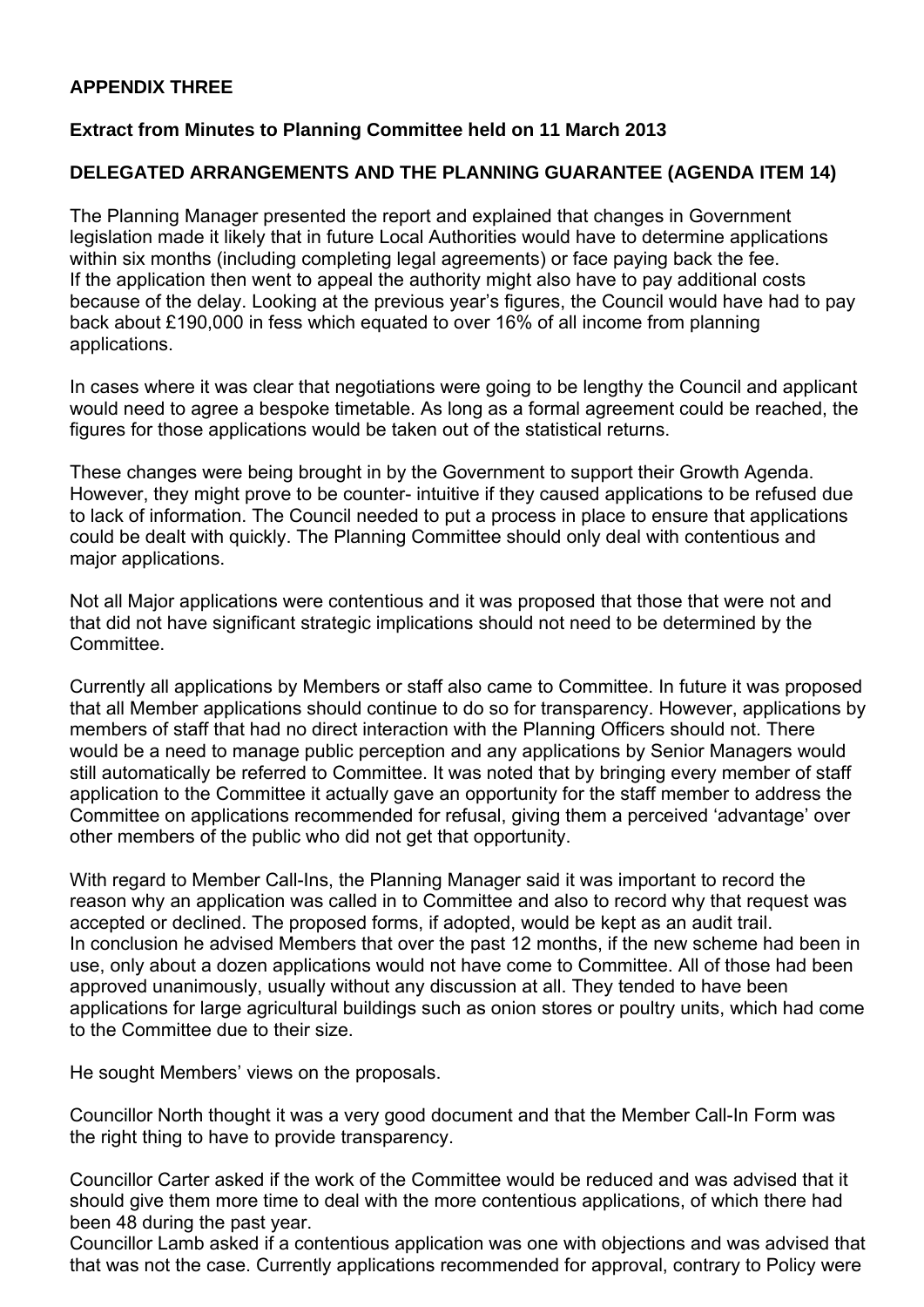referred to Committee and also those that were significant or locally contentious. It was key to note that what might be significant in a small village, with only two or three objections, would not be the same in a town centre, where more objections would be required.

Councillor Lamb asked how Public Inquiries fitted into the new timescales and the Planning Manager advised that appeals would also only have six months to be determined and would therefore reach the Inquiry stage more quickly.

It was clarified that the Call-In form would only be used by Members requesting an application be heard at Committee and that there would be no requirement for a counter-signature. Councillor Carter asked whether the change was just an attempt to reach targets and the Planning Manager acknowledged that targets still needed to be met but said that it was more about performance and how major applications were dealt with and the number that were overturned at appeal. Of the 48 major applications that were dealt with on average per year, very few went to appeal, but if only a couple of those were overturned it affected the Council's performance figures.

Councillor Bambridge was concerned that it was a move towards reducing democracy which he would not want to see go any further and which he requested should be under constant review. He also noted that sometimes a Ward Member might want an application to come to Committee but there might not be strict planning reasons for that request. He suggested that it might speed the process up if the Council offered more pre-application consultation, which could be charged for at a reasonable rate.

The Chairman acknowledged that some applications were finely balanced and he clarified that he had not said that 'strict' planning reasons were needed to support a request, but there did need to be planning reasons.

The Planning Manager agreed and said that with contentious issues, transparency might be a good enough reason, but he warned against raising unrealistic expectations if there were no good planning reasons.

He drew attention to paragraph 1.12 of the report and explained that it was not yet clear whether the six months given to determine an application before having to pay back the fee included the period until any legal agreement was signed. Sometimes that was delayed by the applicant and in those cases the Council would need to enter into a Planning Performance Agreement or a Post-Application Agreement to take those applications out of the statistics and avoid having to repay the fee.

Councillor Carter was not keen to charge householders for pre- application advice, although he could support charging developers for the more technical advice they might require.

Councillor North asked how much officer time would be saved by not bringing some applications to Committee and was advised that as it would equate to only about one less application per meeting it was not that much time, however there were occasions when an additional site visit might have been required to take specific photographs and that could be time consuming and resource hungry. Overall it could equate to about half a day of officer time saved.

### **RESOLVED to RECOMMEND TO COUNCIL that:**

**(1) the amendments to the Council's Delegated Arrangements, as set out in Appendix One of the report, be approved; and** 

**(2) the Ward Member Call-In protocols contained in the revised Delegation Arrangements and the use of the Ward Member Call-In Request Form (set out in Appendix Two of the report) be approved.**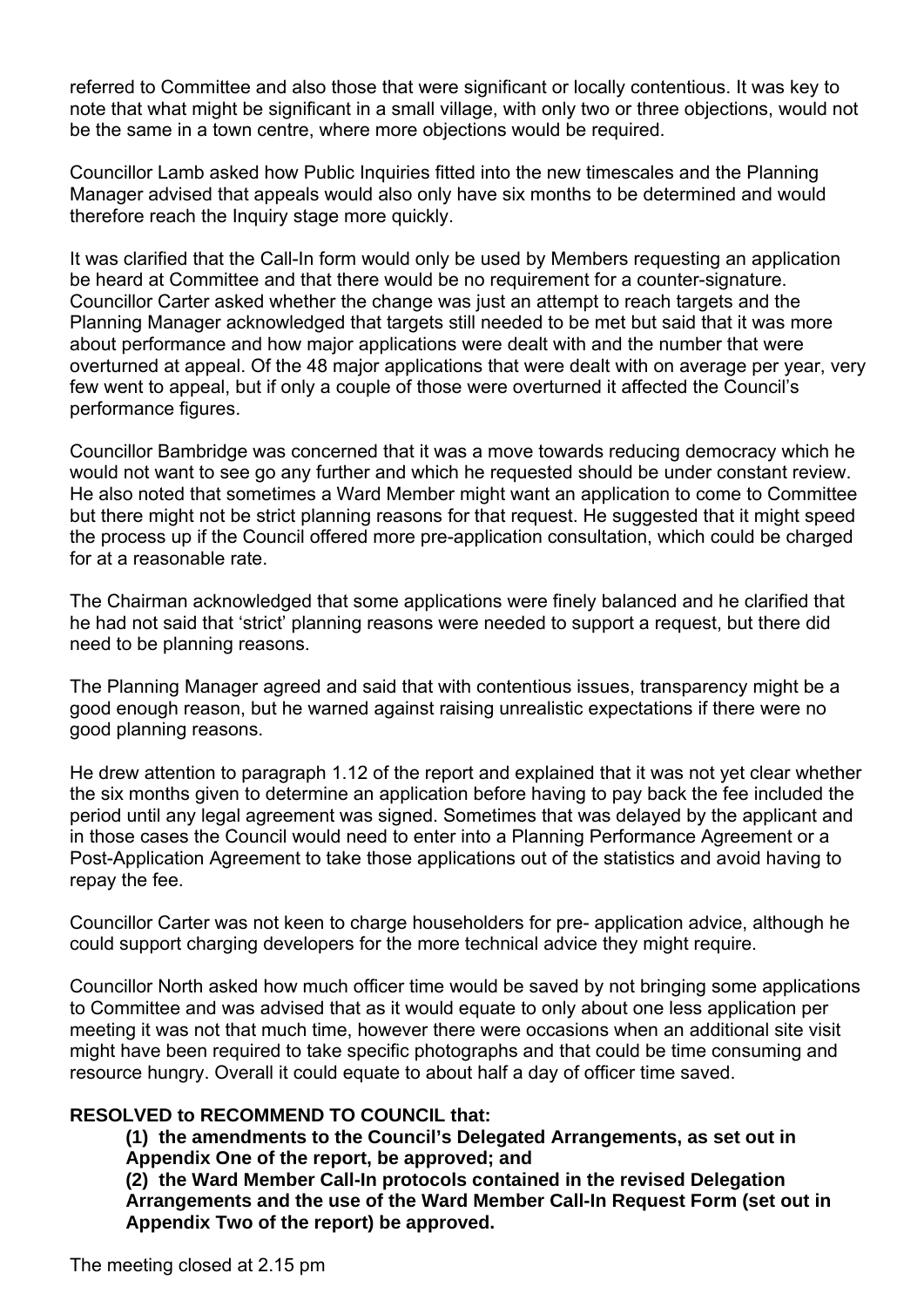# **APPENDIX FOUR**

### **Extract from Minutes to Council held on 11 April 2013**

### **Delegated Arrangements and the Planning Guarantee (Minute No 30/13)**

Mr Jordan did not agree with the recommendation. He asked why the current system had to change when it worked well.

The Planning Manager explained that changes to legislation expected in 2013 would require planning fees to be repaid if a decision was not reached within 26 weeks. Under the current delegation arrangements all major planning applications were required to be determined by Committee. The term 'major' was defined by the Government and referred to applications for housing schemes above a certain number of dwellings and applications over a certain floorspace or site area. Over the previous two years a number of major applications had gone before the Committee and been approved with little or no debate because they had not been contentious and had received no objections.

The report suggested that those applications should not need to come to the Committee. However, any major application which received objections or raised concerns should continue to be determined by the Committee.

The Planning Manager noted that major applications attracted the largest fees (equating to one third of all fees received from planning applications) and if they were delayed there was an increasing risk that the Council might be required to pay back those fees in future.

Mr Jordan explained that Councillors were elected to represent their Wards and Parish Councils and residents sought their support to call in applications, for proper planning reasons. That system worked and he didn't understand why a change was needed.

The Planning Manager advised that the aim was to provide a clear audit trail for call-ins. It wasn't proposed to change the delegation in that regard and all applications that had been called in over the last two years would still be referred to Committee in future.

Mr Jordan said that the system already provided a record as people generally e-mailed their requests for call-in.

The Executive Member for Planning & Environmental Services noted that when she had been Chairman of the Planning Committee seven out of ten requests for call-in had not been given any reason for it. Having a form would prompt people to provide that reason at the start of the process.

Mr Bambridge referred Members to the comments he had made at the meeting when the issue was discussed (page 26 of the report). He was concerned that too many applications were dealt with under delegated powers. He did not have any problem with filling in a form to request an application to be called in, but had asked that any change was kept under review.

Mr Duffield understood the concerns expressed and thought that the problem might be that there were not enough Planning Officers to get applications through in time.

The Executive Member for Planning & Environmental Services pointed out that the Planning Service was provided by Capita under contract and that the Council had no control over the number of staff they employed.